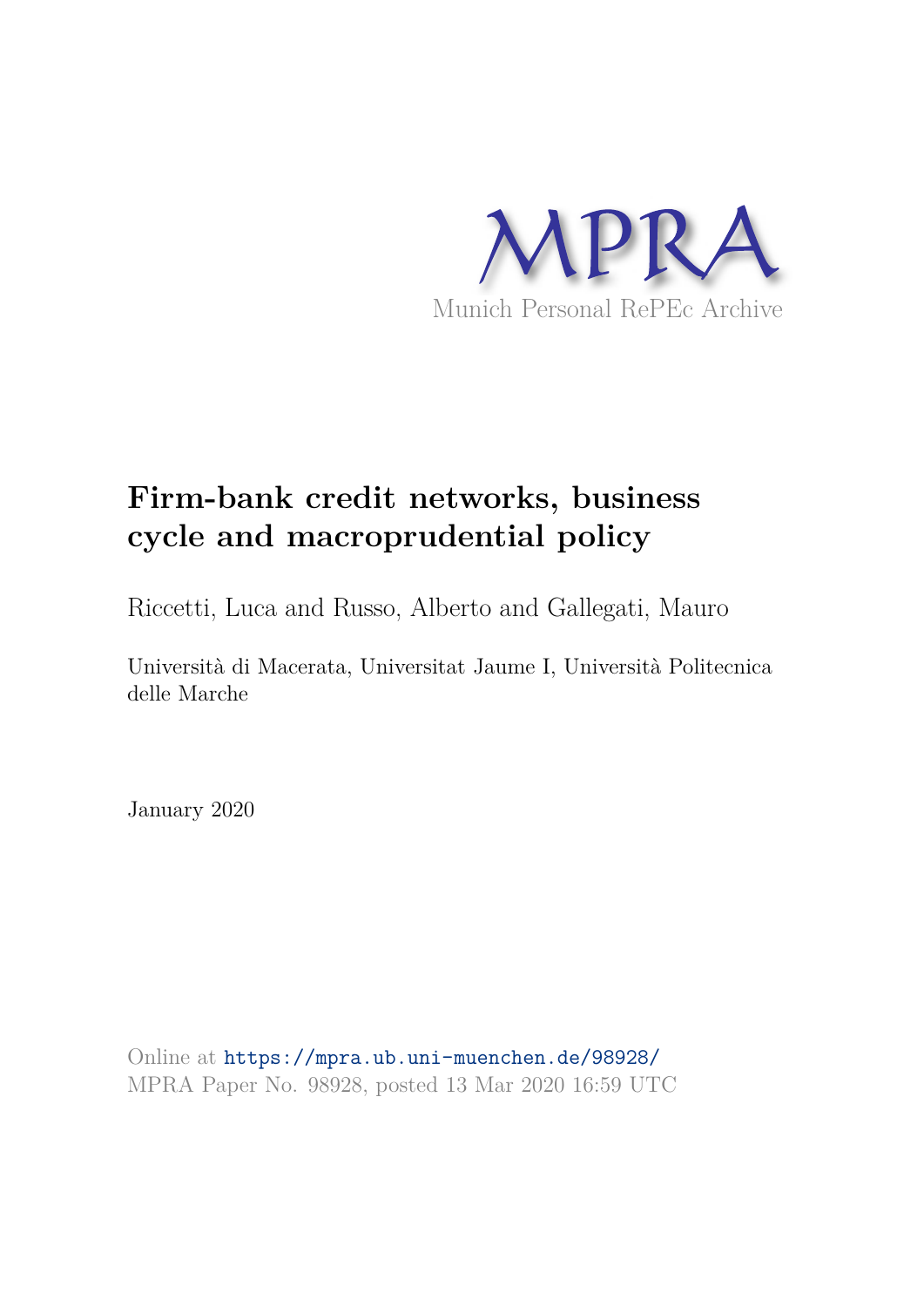# Firm-bank credit network, business cycle and macroprudential policy

Luca Riccetti<sup>\*1</sup>, Alberto Russo<sup>2,3</sup>, and Mauro Gallegati<sup>3</sup>

<sup>1</sup>Università degli Studi di Macerata, via Crescimbeni 14, 62100 Macerata, Italy

<sup>2</sup>Universitat Jaume I, Avda Sos Baynat s.n., 12071 Castellòn de la Plana, Spain  $3$ Università Politecnica delle Marche, piazzale Martelli 8, 60121 Ancona, Italy

#### Abstract

We present an agent-based model to study firm-bank credit market interactions in different phases of the business cycle. The business cycle is exogenously set and it can give rise to various scenarios. Compared to other models in this literature strand, we improve the mechanism according to which the dividends are distributed, including the possibility of stock repurchase by firms. In addition, we locate firms and banks over a space and firms may ask credit to many banks, resulting in a complex spatial network. The model reproduces a long list of stylized facts and their dynamic evolution as described by the cross-correlations among model variables. The model allows us to test the effectiveness of rules designed by the current financial regulation, such as the Basel 3 countercyclical capital buffer. We find that its effectiveness of this rule changes in different business cycle environments and this should be considered by policy makers.

Keywords: Agent-based modeling, credit network, business cycle, financial regulation, macroprudential policy.

JEL classification codes: C63, E32, E52, G01.

<sup>∗</sup>Corresponding author. E-mail: luca.riccetti@unimc.it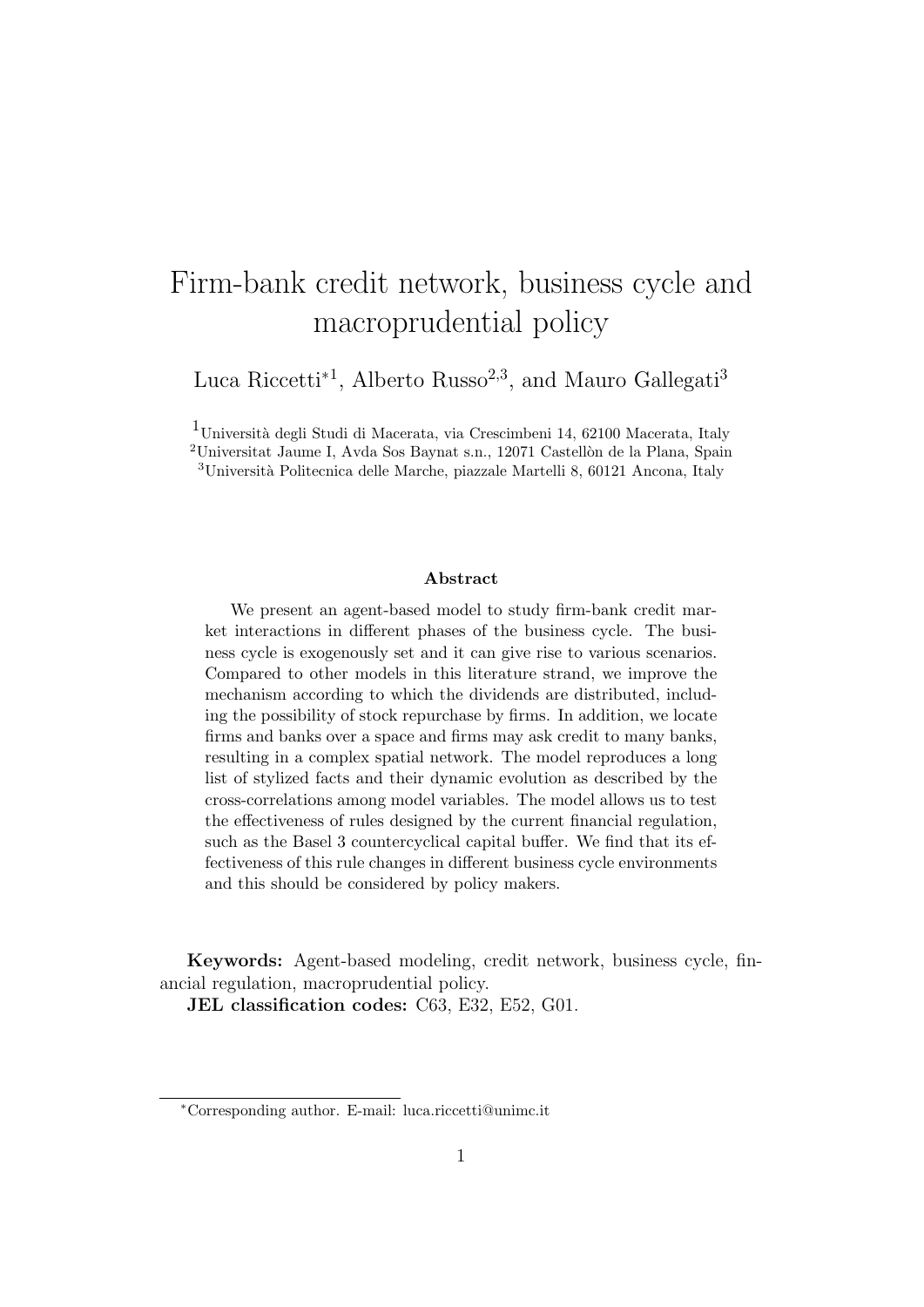# 1 Introduction

Financial accelerator mechanisms are well established in recent literature, showing how business cycle fluctuations can be enlarged by different selfreinforcing mechanisms. Bernanke and Gertler (1989, 1990, 1995) and Bernanke et al. (1999) show the presence of a positive feedback mechanism: a reduction of asset values held by the entrepreneurs generates an increase of the borrowers' leverage and, subsequently, of the risk premium with a consequent contraction of the economic activity. Indeed, firms are less prone to invest because they compare a reduced expected profit with an increased cost of funding; therefore, reduced investments lead again to a lower output in a vicious circle. The recent crisis, in countries like Italy, shows that a negative shock on firms' output makes banks less willing to loan funds, with a consequent credit crunch beside the increase of the interest rate. Riccetti et al. (2013) couple the explained financial accelerator, called "leverage" accelerator, with the "network-based" financial accelerator proposed by Delli Gatti et al. (2010). The latter accelerator highlights that the presence of a credit network may produce an avalanche of firms' bankruptcies: the bankruptcy of a firm may bring "bad debt" - i.e. non-performing loans - that affects the net worth of banks, which can also go bankrupt or, if they manage to survive, they will react to the deterioration of the net worth increasing the interest rate to all their borrowers (Stiglitz and Greenwald, 2003, p.145), making them incur additional difficulties in servicing debt and thus increasing the weakness of the whole non-financial sector, in another vicious circle. Riccetti et al. (2016) further enlarges these mechanisms adding the "stock market accelerator", also representing possible financial market bubbles, in order to build a triple financial accelerator.

Starting from the cited literature strand (Delli Gatti et al., 2010; Riccetti et al., 2013, 2016), in this paper we build an agent based macroeconomic model able to represent the firm-bank credit network under different phases of the business cycle. Differently from the cited papers, the business cycle is exogenous and can be set in order to reproduce various scenarios. Moreover, the current model performs a series of improving changes and refinements. Firstly, decisions about output production and capital structure are separated; with this mechanism, the production function does not necessarily need decreasing return to scale in order to stabilize the model's output and we use constant return to scale. As for the capital structure, we improve the dividend mechanism including the possibility of stock repurchase by firms. Moreover, we allow banks to merge in order to avoid the presence of small "empty" banks (namely inactive banks that are "alive" but without customers). Another major change regards the structure of the credit market: firms and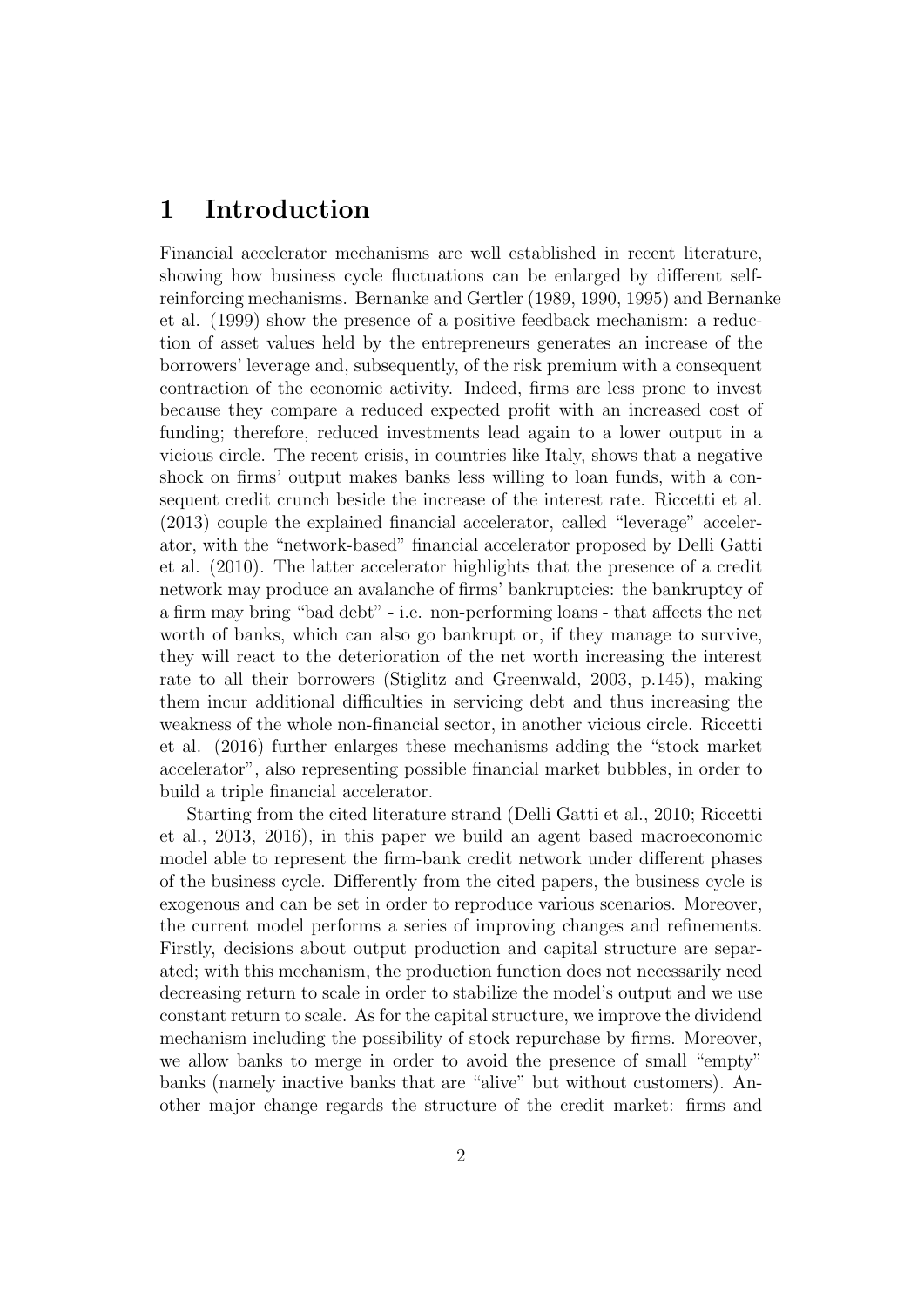banks are located over a unitary space and firms may ask credit to multiple banks, therefore a complex spatial network arises. In addition, the interest rate mechanism is devised in order to consider the default probability of the firm asking for credit. Lastly, banks' credit supply is constrained by Basel 3 rules. The last feature allows us to perform a simulation analysis on banking regulation, as done in some other agent-based models, such as Neuberger and Rissi (2012), Cincotti et al. (2012), Krug et al. (2015), da Silva and Lima (2017), Popoyan et al. (2017) and Riccetti et al. (2018).

Agent-based models are particularly suited for such kind of investigation which involves the analysis of a multi-layered network of financial stocks and flows and its macroeconomic implications due to the dispersed interaction of heterogeneous agents (Tesfatsion and Judd, 2006). Last decades have been characterized by a blossoming of macroeconomic agent-based models: for example, Riccetti et al. (2015) proposed a macroeconomic model in which heterogeneous households, firms and banks interact on various markets through a decentralized matching protocol that successively has been employed in other papers in order to develop a fully fledged macroeconomic agent-based model,<sup>1</sup> like in Caiani et al.  $(2016)$ . The model of Riccetti et al.  $(2015)$ showed that the financial leverage (especially bank exposure) is non-linearly related to the macroeconomic performance, given that as the leverage increases the economy tends to expand though with decreasing gains and up a certain threshold after which more leverage increases the probability of crises. The model is also able to endogenously generate business cycles as well as small and large crises. Other agent-based macro frameworks have been proposed, for instance in Dosi et al. (2010), Cincotti et al. (2010) and successive extensions of both papers.

One of the main ingredients of such kind of macro frameworks, which is at the same time one of the main advantages of using the agent-based methodology, is the presence of *direct interaction*,<sup>2</sup> in particular regarding financial networks, which is a characterizing feature of the present paper. In this way it is possible to overcome a number of limitations arising from assuming the presence of a Representative Agent: "no financial markets (who is lending to whom?); no scope accordingly for excess indebtedness (who owes money to whom?) or for deleveraging (who is reducing their indebtedness to whom?); no problem of debt restructuring; no meaningful capital structures (since the single individual is bearing all the risk, it is obvious that nothing

<sup>1</sup>This research stream comes from previous attempts to develop models with heterogeneous agents which interact through decentralized mechanisms, as for instance in Russo et al. (2007).

<sup>&</sup>lt;sup>2</sup>The typical mode of interaction in mainstream macro papers is instead *indirect inter*action, mediated by the price system.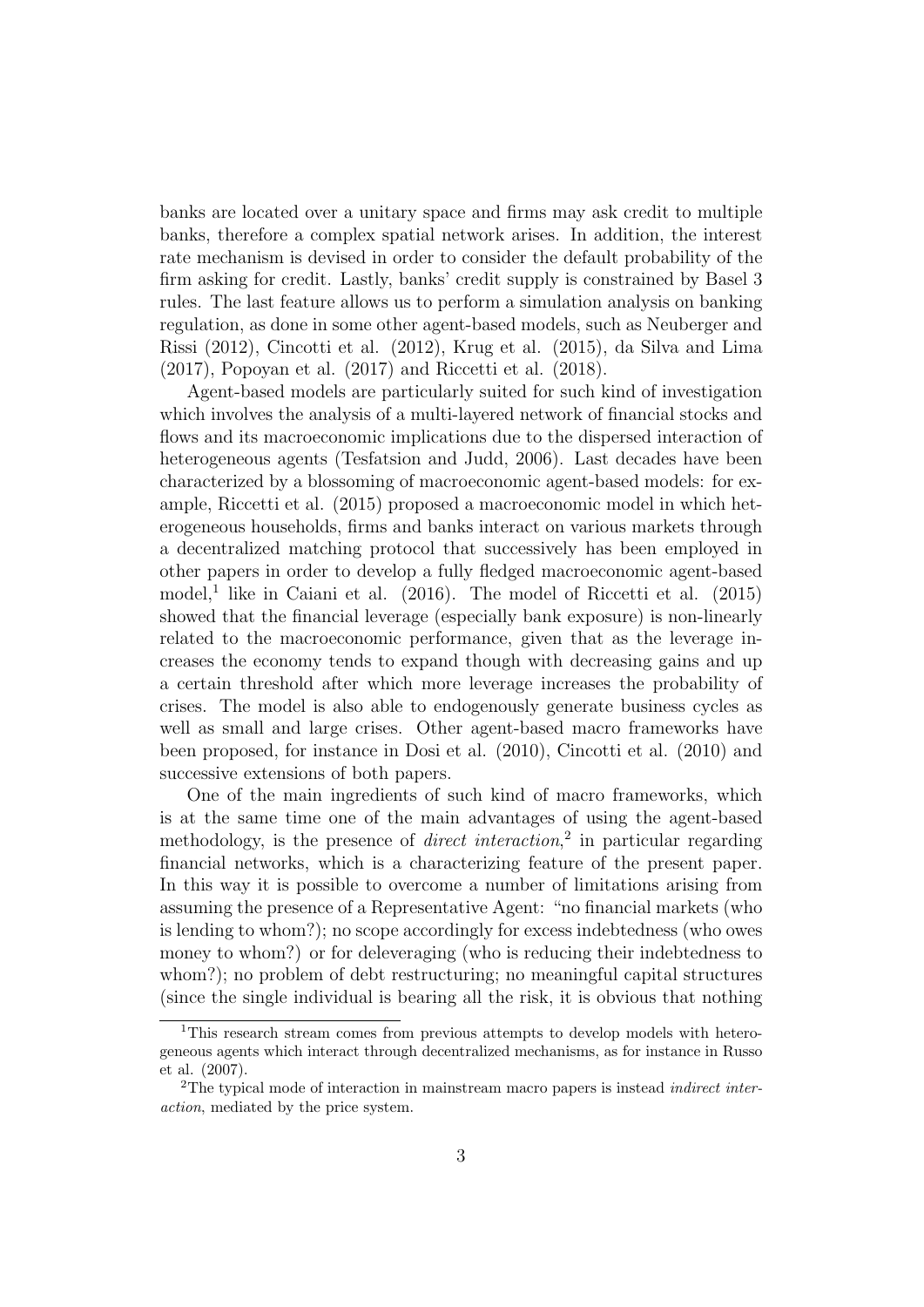can depend on whether finance is provided in the form of debt or equity); no role for bankruptcy". (Stiglitz, 2011, p. 598). One of the first attempts to analyze the interplay between financial inter-linkages (with a static network) and the business cycle is in Delli Gatti et al. (2006), then extended in Delli Gatti et al. (2010) with a dynamically evolving network with firmbank credit relationships. The present paper has its roots in this modelling tradition,<sup>3</sup> highlighting the fundamental role of credit interconnections and their relation with the characteristics of the business cycle. As explained above, the explicit description of the network structure of credit and financial markets allows us to investigate the working of the financial accelerator in a network economy, and then to take into account phenomena like financial contagion and bankruptcy chains. The present paper extends the analysis to incorporate the role of financial regulation, particularly macroprudential policy to mitigate financial instability mainly through the countercyclical capital buffer.

The remainder of the paper is organized as follows: in the next Section we explain the model. Simulation results are presented in Section 3, while Section 4 proposes a macroprudential policy experiment on the countercyclical capital buffer. Finally, Section 5 concludes.

# 2 The model

Our economy is populated by firms and banks: firms are indexed by  $i =$  $1, 2, \ldots, I$  and produce consumption goods, while banks are indexed by  $z =$ 1, 2, ..., Z and extend credit to firms. The number of firms and banks is constant and they are uniformly spatially distributed on a line of length one. Moreover, there is a sketched central bank, while households (as final consumers, labor suppliers and banks' depositors) are in the background.

We focus on the credit market where firms and banks interact. A shock to a firm affects the credit relationship between the firm and the bank: if the shock is large enough, the firm may be unable to fulfill debt commitments and may go bankrupt. In a networked economy, the bankruptcy of a firm may bring bad debt that reduces the net worth of banks, which can in turn go bankrupt. The rising bad debt and the deterioration of the net worth have two consequences: a reduction of credit supply and an increase of the interest rate required by the banking system to all the borrowers, with a larger risk premium due to the lack of trust in a weak non-financial sector (namely, increasing banks' risk aversion). Hence, borrowers may incur addi-

<sup>3</sup>For a couple of examples including an empirical analysis of credit networks within an agent-based framework, see Bargigli et al. (2014, 2019).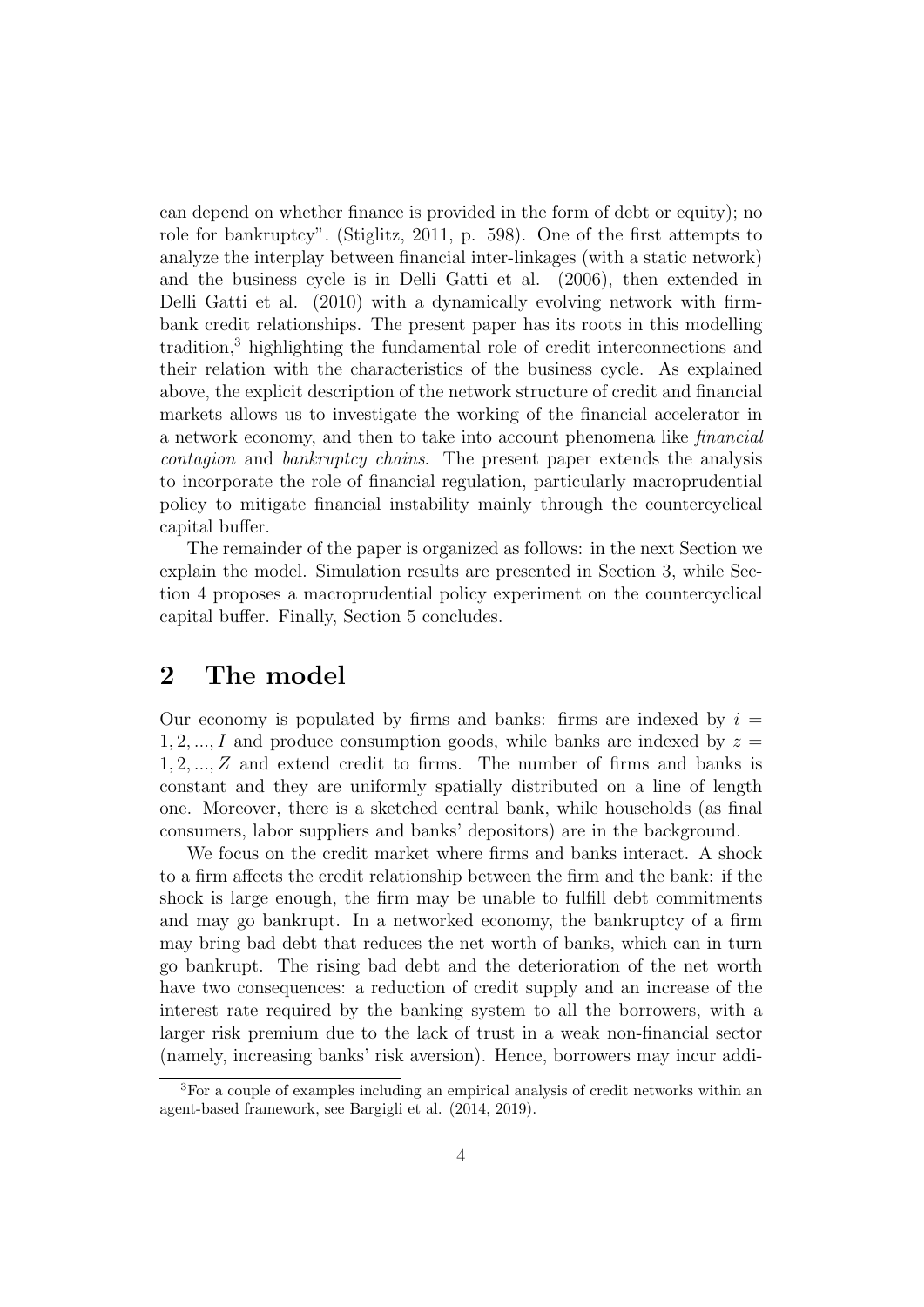tional difficulties in servicing debt, thus increasing the weakness of the whole non-financial sector and the number of bankruptcies itself. We will describe the credit market in details in Section 2.3.

We do not explicitly model consumption, labor and deposit markets, which are in the background. The consumption goods market, in which households represent the demand side and firms are on the supply side, influences firms' profits. The output of the interaction in the consumption market is considered in the unitary operating profit op (before financial costs paid to the banks for the received loans) – see Section 2.1 for details – assuming that unsold goods are thrown away (no inventories). A negative unitary operating profit represents a circumstance in which a weak consumption goods demand reduces the revenues below the operating cost (that also implicitly includes the output of the labor market), causing a loss for the firm.

The deposit market is also in the background: the amount of deposits (equal to bank's total liabilities) is set equal to the extended credit. Indeed, bank's balance sheet is composed by cash plus credit on the asset side, and deposits plus net worth on the other side, assuming cash equal to net worth and deposits equal to extended credit. In this market, the price, that is the interest rate paid by banks to depositors, is exogenously set by the parameter  $r_t^D$ (equal for all banks).

#### 2.1 Firms

Firms borrow money from different banks, produce goods and sell them to households. The production function is an increasing function of the firm total capital K. In particular, the production Y of firm i at time t is:

$$
Y_{i,t} = \phi K_{i,t} \tag{1}
$$

where  $\phi \geq 1$  is a parameter that we set uniform across firms.  $K_{i,t}$  is the sum of net worth  $A_{i,t}$  and debt  $B_{i,t}^{\ 4}$ .

However, differently from Riccetti et al. (2013), in the current model the decisions about output production and capital structure are separated. First of all, we do not determine Y starting from  $K$ , but we follow the opposite

<sup>4</sup>Compared to Delli Gatti et al. (2010) and Riccetti et al. (2013), we do not assume the presence of decreasing returns to scale, that is the "financially constrained output function" where  $K_{i,t}^{\beta}$  with  $0 < \beta < 1$ . Even if the model can be calibrated also with the presence of parameter  $0 < \beta < 1$ , in this case we are implicitly assuming constant returns to scale because the economic theory and many empirical studies suggest that firms often present (at least till a large level of size and complexity) increasing or constant returns to scale. Moreover, in this way, we avoid the presence of a further parameter.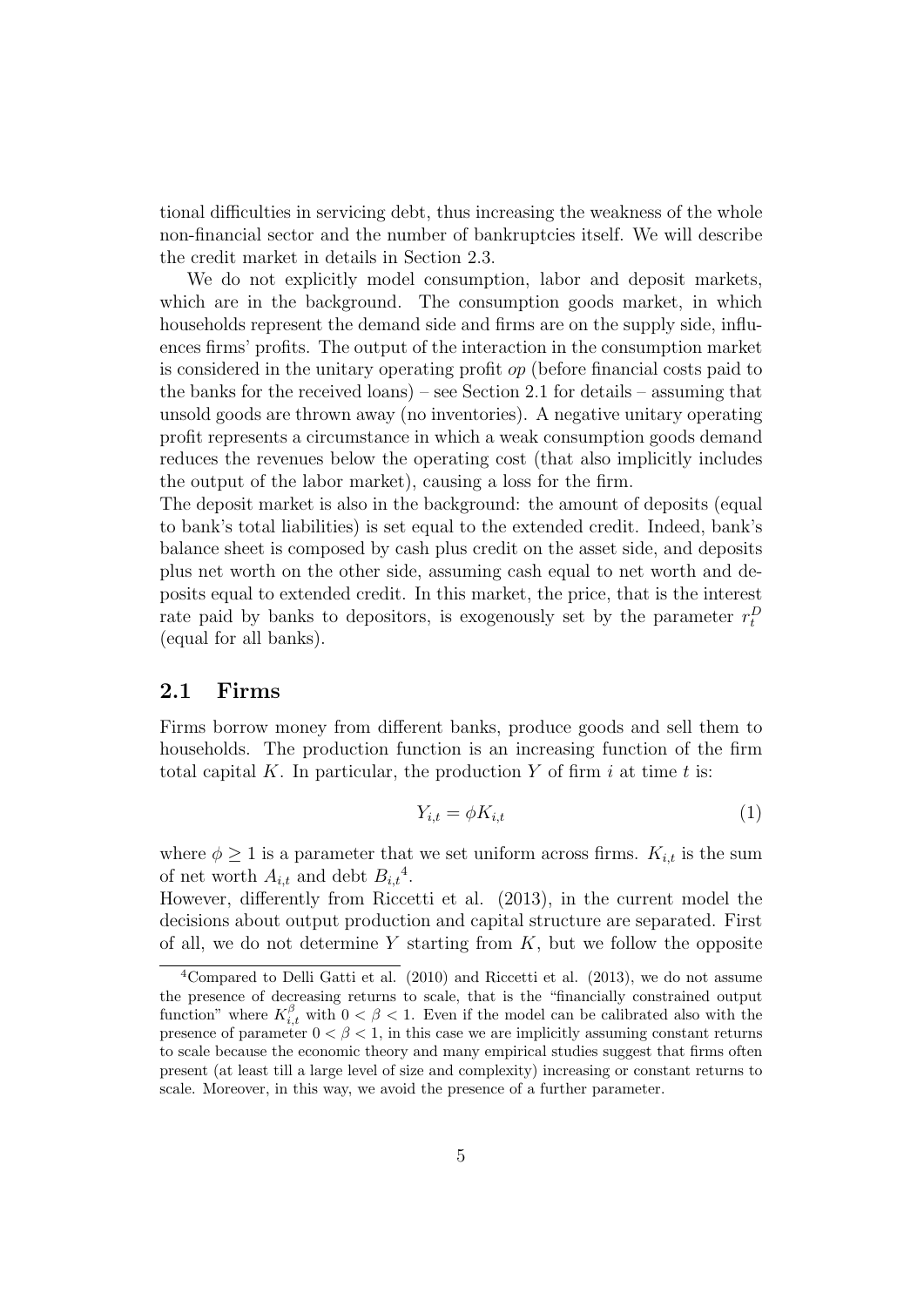way: we define a production target  $Y^*$  as follows:

$$
Y_{i,t}^* = \begin{cases} Y_{i,t-1}^* \cdot [1 - U(0, adj)], & \text{if } op_{i,t-1} < 0\\ Y_{i,t-1}^* \cdot [1 + U(0, adj)], & \text{if } op_{i,t-1} \ge 0 \end{cases}
$$
 (2)

In words, the firm decides to expand its output target if in the previous period it obtained a positive (unitary) operating profit op and vice versa. In reality, Equation 2 could be generalized using the expected unitary operating profit  $op_{i,t}^e$ . In practice, we decide to use simple adaptive expectations for our agents; therefore, in this case:  $op_{i,t}^e = op_{i,t-1}$ . The target amount changes randomly by a percentage between 0 and  $adj.$  adj is a parameter that sets the maximum percentage change between the two periods.

The total capital target  $K^*$  is determined by simply inverting Equation 1:  $K_{i,t}^* = Y_{i,t}^* / \phi.$ 

Then, the firm tries to increase the owners' revenues per unit of net worth by improving the capital structure, that is the relative composition of debt and net worth. Therefore, defining leverage as the fraction  $L = \frac{B}{A}$  $\frac{B}{A}$  and following the (Dynamic) Trade-Off theory<sup>5</sup>, firms fix a target leverage  $L^*$ :

$$
L_{i,t}^{*} = \begin{cases} L_{i,t-1}^{*} \cdot [1 - U(0, adj)], & \text{if } \phi \cdot op_{i,t-1} \le r_{i,t-1} \\ L_{i,t-1}^{*} \cdot [1 + U(0, adj)], & \text{if } \phi \cdot op_{i,t-1} > r_{i,t-1} \end{cases}
$$
(3)

where  $r_{i,t-1}$  is the interest rate required to the firm in the previous period. In other words, the firm wants to increase its leverage if the profit per unit of capital is larger than the cost of debt  $r_{i,t-1}$ . We assume that  $L^*$  can not exceed the value 5.

Given the target capital  $K^*$  and the target leverage  $L^*$ , firms compute the target net worth:

$$
A_{i,t}^* = \frac{K_{i,t-1}^*}{1 + L_{i,t-1}^*}
$$
\n<sup>(4)</sup>

Consequently, firms calculate the amount of dividends and stocks repurchases<sup>6</sup> they want to perform in order to eventually reduce their net worth:

$$
Div_{i,t} = max(A_{i,t-1} - A_{i,t}^*, 0)
$$
\n(5)

<sup>5</sup>According to the Dynamic Trade-off theory, firms have long-run leverage targets, but they do not immediately reach them, but rather they adjust toward them during some periods. In our model, firms try to reach the target immediately, even if they could miss it because banks do not supply the required credit with a consequent leverage below the target, or because net worth is below its target and leverage goes above the target as explained in Equations 4, 5 and 6. For a review on the Dynamic Trade-off theory, see for instance Flannery and Rangan (2006), Frank and Goyal (2008, 2015), and Riccetti et al. (2013).

<sup>&</sup>lt;sup>6</sup>The stocks repurchase mechanism is here equivalent to an extraordinary dividend.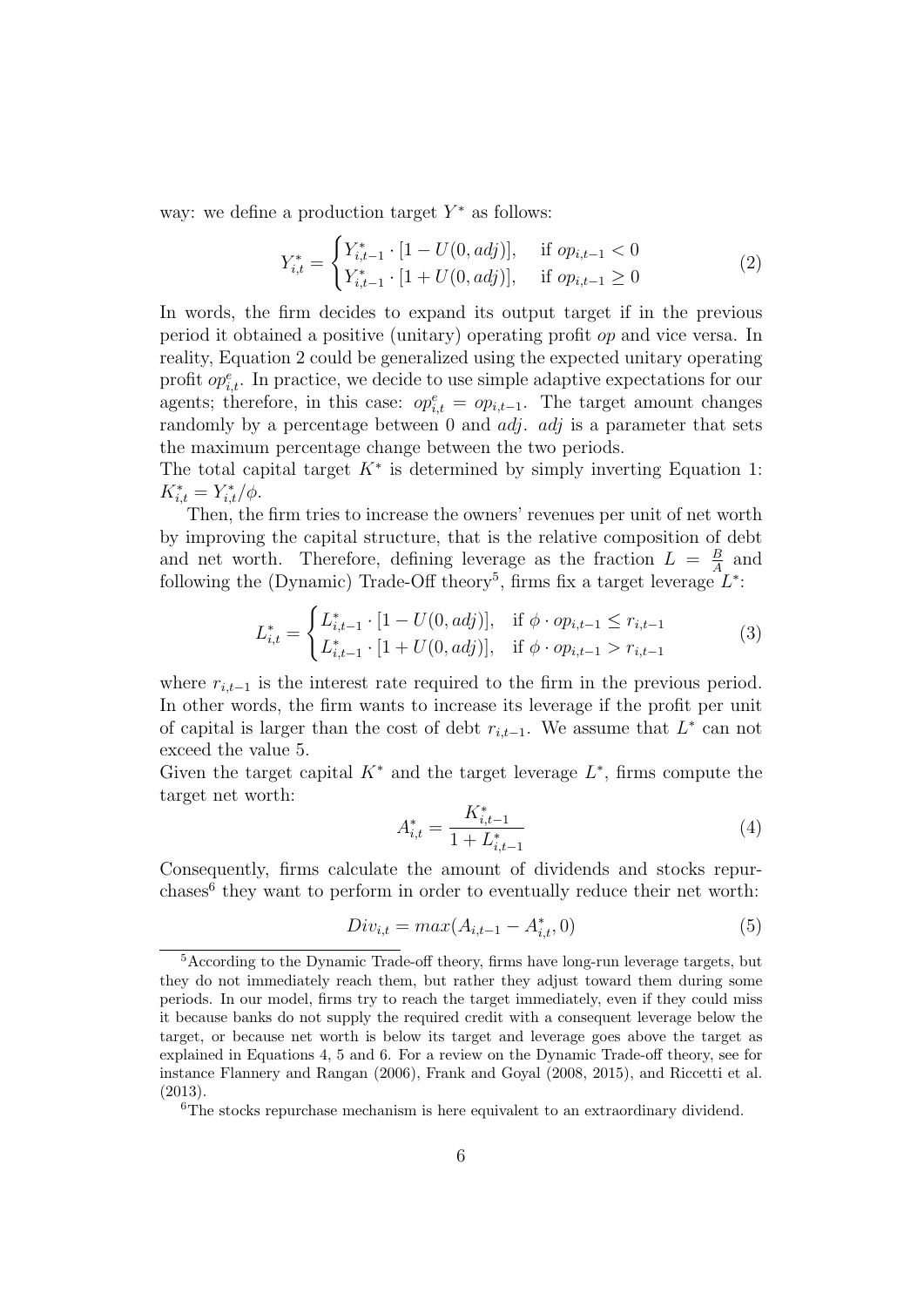Hence, firm i does not distribute dividends (and does not perform stocks repurchase) if its net worth is smaller than its target net worth. Now, it presents a new amount of net worth  $A_{i,t} \leq A_{i,t}^*$  that can be used in the current period in order to produce goods. Starting from this value, firm  $i$ can compute its target debt  $B^*$  as:

$$
B_{i,t}^* = \min(K_{i,t}^* - A_{i,t}, 10 \cdot A_{i,t})
$$
\n(6)

where  $10 \cdot A_{i,t}$  represents a cap for the required debt equal to a leverage value of 10, assuming that banks refuse to lend an excessive amount of credit. Indeed, the target capital  $K^*$  could remain relatively high after a period of high losses for a firm which presents a level of net worth A below its target. In this case, the firm could require a very high amount of debt in order to reach the target capital, thus implying a very high leverage level. Therefore, in order to prevent an excessive leverage, we fix a cap to the target debt.

Then, firms interact with banks on the credit market and obtain an amount of credit  $B \leq B^*$ . We assume that the nominal debt requested at time t is fully reimbursed at time  $t + 1$ , together with the interest payment. The details of the credit mechanism will be explained in Section 2.3. Firm  $i$ pays an interest rate  $r_{i,t}$  which is determined by the following equation:

$$
r_{i,t}^F = r_t^{BC} + r p_{i,t} + 0.1 \cdot c + \mu \tag{7}
$$

where  $r_t^{BC}$  is the base policy rate set by the Central Bank (moreover, we assume that the interest rate paid by banks on deposits  $r_t^D$  is equal to  $r_t^{BC}$ ),  $rp_{i,t}$  is the credit risk premium, c is the parameter representing the costs paid by banks (see Equation 17), and  $\mu$  is a mark-up parameter. Therefore, the interest rate is due to components that are exogenous for the firm, but for the credit risk premium. The latter is equal to:

$$
rp_{i,t} = PD_{i,t}^e \cdot \left(1 + \frac{bad_{t-1}}{B_{t-1}}\right)
$$
 (8)

where  $PD_{i,t}^e$  is the expected probability of default of firm i, and  $\frac{bad_{t-1}}{B_{t-1}}$  is the percentage of aggregate non-performing loans (bad debt) on the aggregate credit amount extended by the banking system to firms in the previous period. In practice, in this component, we merge an idiosyncratic information on the health of firm  $i$  with an aggregate information on the health of the overall economic system. Indeed, the risk premium decreases with the financial soundness of the firm (lower PD) as well as with the financial soundness of the economy (lower percentage of non performing loans), and vice versa. In particular, the expected PD is computed as the exact probability of default of the firm, but using inputs adaptively (as done for all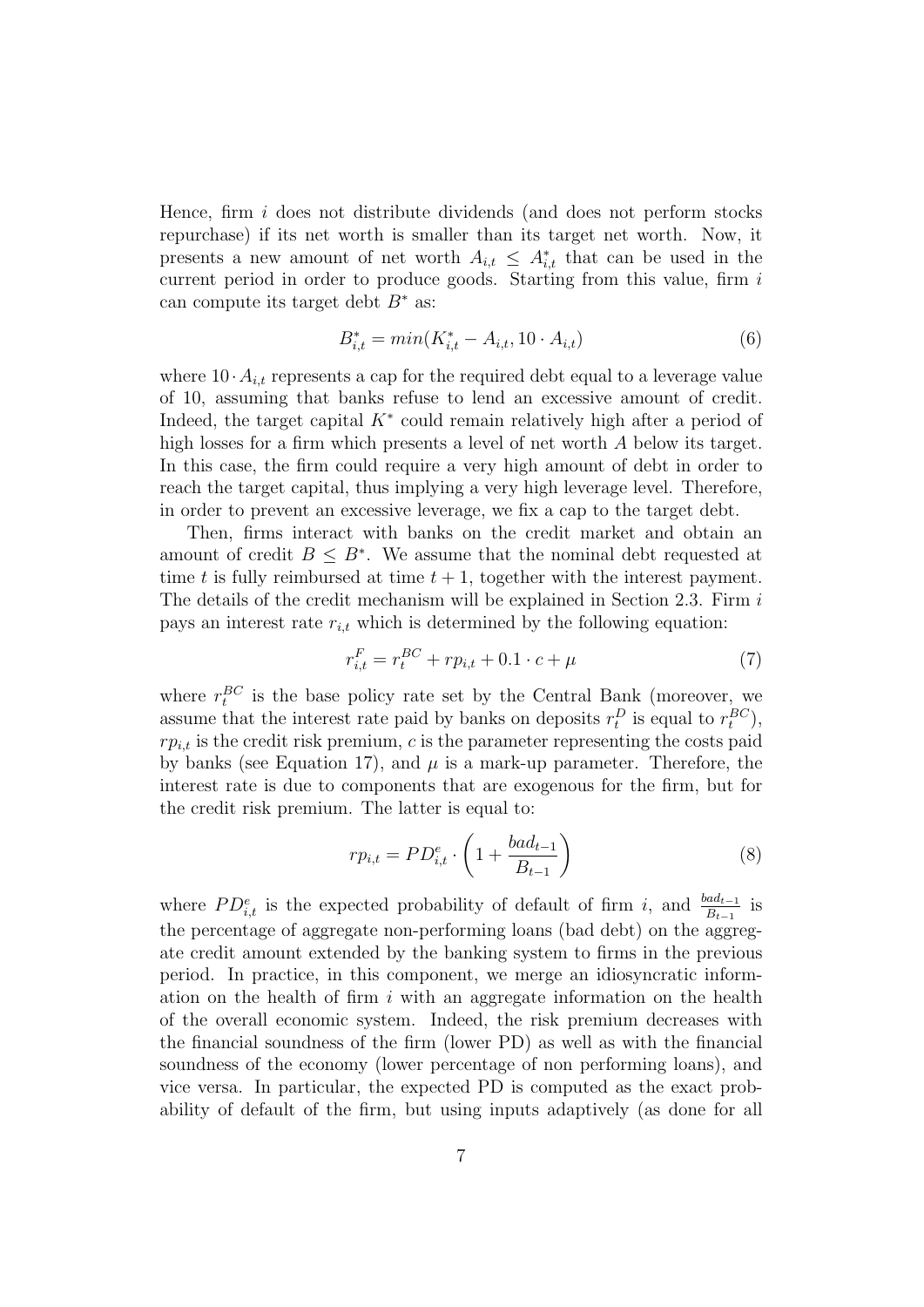the other expected values), namely using the values of leverage and interest rate paid by the firm in the previous period. In practice  $PD_{i,t}^e = PD_{i,t-1}$ , and the latter is the value taken from the cumulative distribution function of a  $N_{i,t}(\alpha_t, std_{op})$  at the value equal to  $\frac{r_{i,t-1}^E \cdot L_{i,t-1}-1}{\phi(1+L_{i,t-1})}$  $\frac{a_{i,t-1} - a_{i,t-1}}{\phi(1+L_{i,t-1})}$ . In other words, this is the default probability for a firm with leverage equal to  $L_{i,t-1}$  and paying an interest rate on debt equal to  $r_{i,t-1}^F$ . The use of a Normal distribution with  $\alpha_t$  mean and  $std_{op}$  standard deviation is due to the profit mechanism of the model that we are going to explain.

Given the received credit, firms have a total capital  $K = A + B$  and produce  $Y$  following Equation 1. On the produced output  $Y$ , firms obtain a unitary operating profit op. A high realization of  $op_{i,t}$  can be thought of as a regime of high demand which drives up the relative gain of the commodity in question, while a low realization of  $op_{i,t}$  can be thought of as a regime of low demand that may imply losses and even push the firm to the bankruptcy.  $op_{i,t}$  is a random number drawn by  $N_{i,t}(\alpha_t, std_{op})$ , that is a Normal distribution with standard deviation equal to  $std_{op}$ , and mean equal to  $\alpha_t$  that is a variable representing the business cycle common to all firms. Indeed,  $\alpha$  is modeled as an auto-regressive (AR) function calibrated on the GDP of countries, namely Germany and Japan, in which the firm-bank relationship on the credit market is very relevant for the funding of the firms (differently from other countries in which the funding is more related to a direct access to financial markets). Performing some analyses on Germany and Japan quarterly seasonally adjusted GDP time-series from 1961:1 to 2018:3, downloaded from Federal Reserve Economic Data (FRED), we find that German GDP can be modeled with an  $AR(1)$  with autoregressive parameter equal to 0.84 (p-value largely below 1%), or with an  $AR(2)$ , while Japan GDP can be modeled with an  $AR(1)$  with autoregressive parameter equal to 0.93 (pvalue largely below  $1\%$  too). Consequently, we decide to model our variable  $\alpha$  following an AR(1) with autoregressive parameter equal to 0.9, that is a value near to the real Japanese value and between the two estimated values. In particular:

$$
\alpha_t = \alpha_0 + b \cdot (\alpha_{t-1} - \alpha_0) + N_t(0, std_{cyc})
$$
\n
$$
(9)
$$

where b is the already cited  $AR(1)$  parameter set at 0.9 and the error term is drawn from a Normal with zero mean and  $std_{cuc}$  standard deviation. Moreover, we also perform a set of simulations with  $b = 0.8$ , that is near to the real parameter value estimated on German data. However, the model can perform analyses on different economies (with different gdp time series) simply modifying the value of parameter b,  $\alpha_0$ ,  $std_{cyc}$ , or the AR structure of Equation 9.

Given the unitary operating profit, we can compute the overall profit Π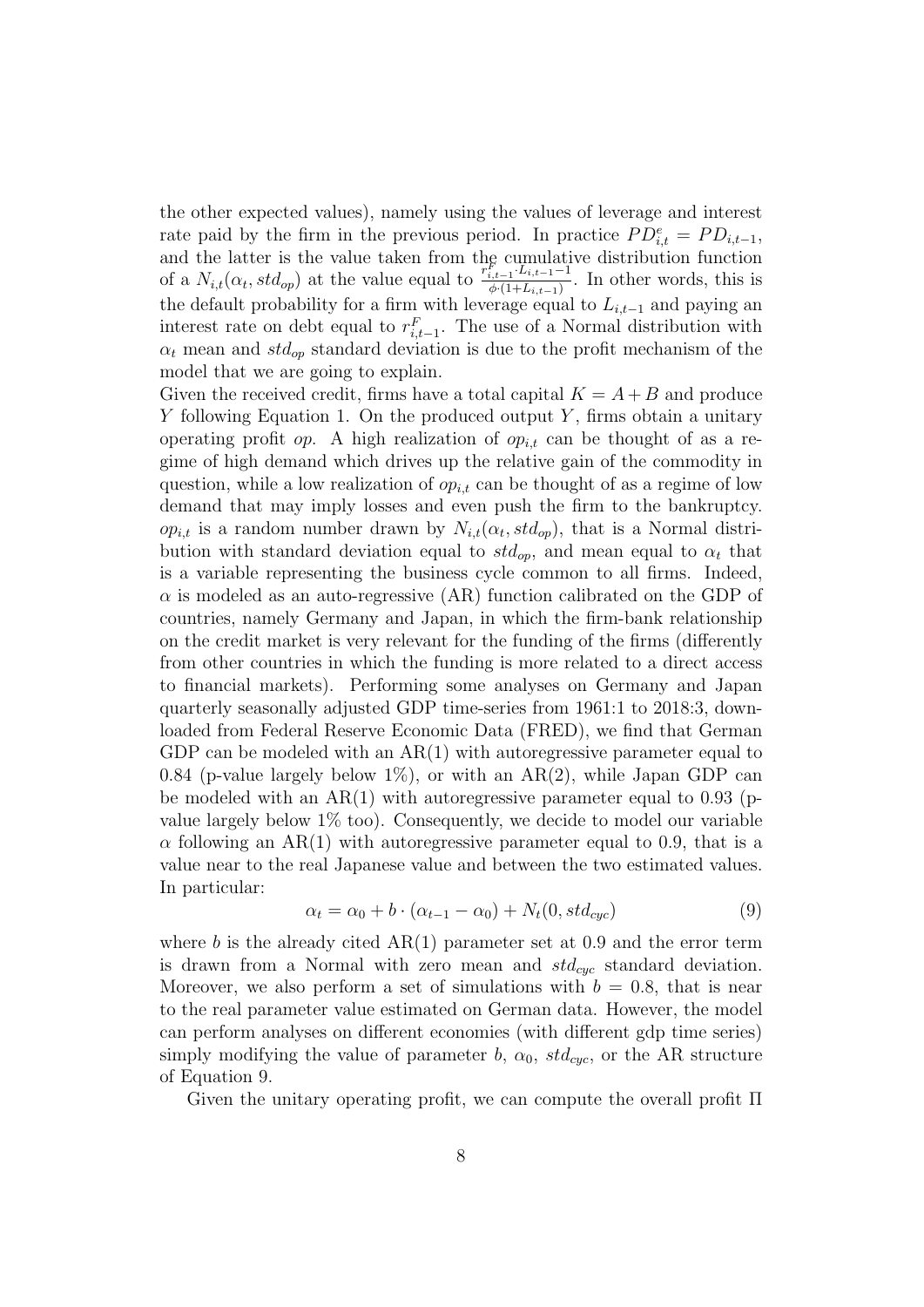of the firm subtracting from the operating profit the interests paid on the debt:

$$
\Pi_{i,t} = op_{i,t} \cdot Y_{i,t} - r_{i,t}^F \cdot B_{i,t} \tag{10}
$$

Profits  $(\Pi_{i,t})$  determine firms' net worth:

$$
A_{i,t} = A_{i,t} + \Pi_{i,t} \tag{11}
$$

The firm goes bankrupt if  $A_{i,t} < 0$ , i.e. if it incurs a loss (negative profit) and the loss is big enough to deplete net worth:  $\Pi_{i,t} \leq -A_{i,t}$ . Now, there are two possibilities. If the firm is still alive, it adjusts its net worth eventually subtracting the amount  $Div_{i,t}$ , representing dividends and stocks repurchases as described in Equation 5.

Otherwise, if the firm goes bankrupt, two things happened. First, banks which lent money to that firm compute a bad debt *bad* on that loan. The amount of the bad debt for bank  $z$  from firm i is equal to the extended loan multiplied by the loss given default rate  $(Lgd, \text{ that is } 1 \text{ less the recovery})$ rate). The Lgd is computed as follows:

$$
Lgd_{i,t} = -max\left(\frac{A_{i,t} + \Pi_{i,t}}{B_{i,t}} - le; -1\right)
$$
 (12)

where  $le$  is a parameter that represents the percentage amount for the legal expenditure. Therefore, the bad debt for bank  $z$  from firm  $i$  is equal to:

$$
bad_{z,i,t} = B_{z,i,t} \cdot Lgd_{i,t}
$$
\n
$$
(13)
$$

Second, we assume that a new firm enters in the market with a net worth equal to the median net worth of the survived firms.

### 2.2 Banks

As already explained, banks extend credit to firms. The interest rate set by banks was explained in the previous Section. The amount that banks can supply is determined with the following equation:

$$
B_{z,t}^{max} = A_{z,t} \cdot \left(\frac{100}{6 + CCB_t}\right) \tag{14}
$$

where  $0 \leq C C B_t \leq 2.5$  is the countercyclical capital buffer<sup>7</sup> set by the Central Bank – we will discuss the setting of this buffer in Section 4. Therefore, the credit that can be extended is an increasing function of the net worth of

<sup>7</sup>https://www.bis.org/bcbs/ccyb/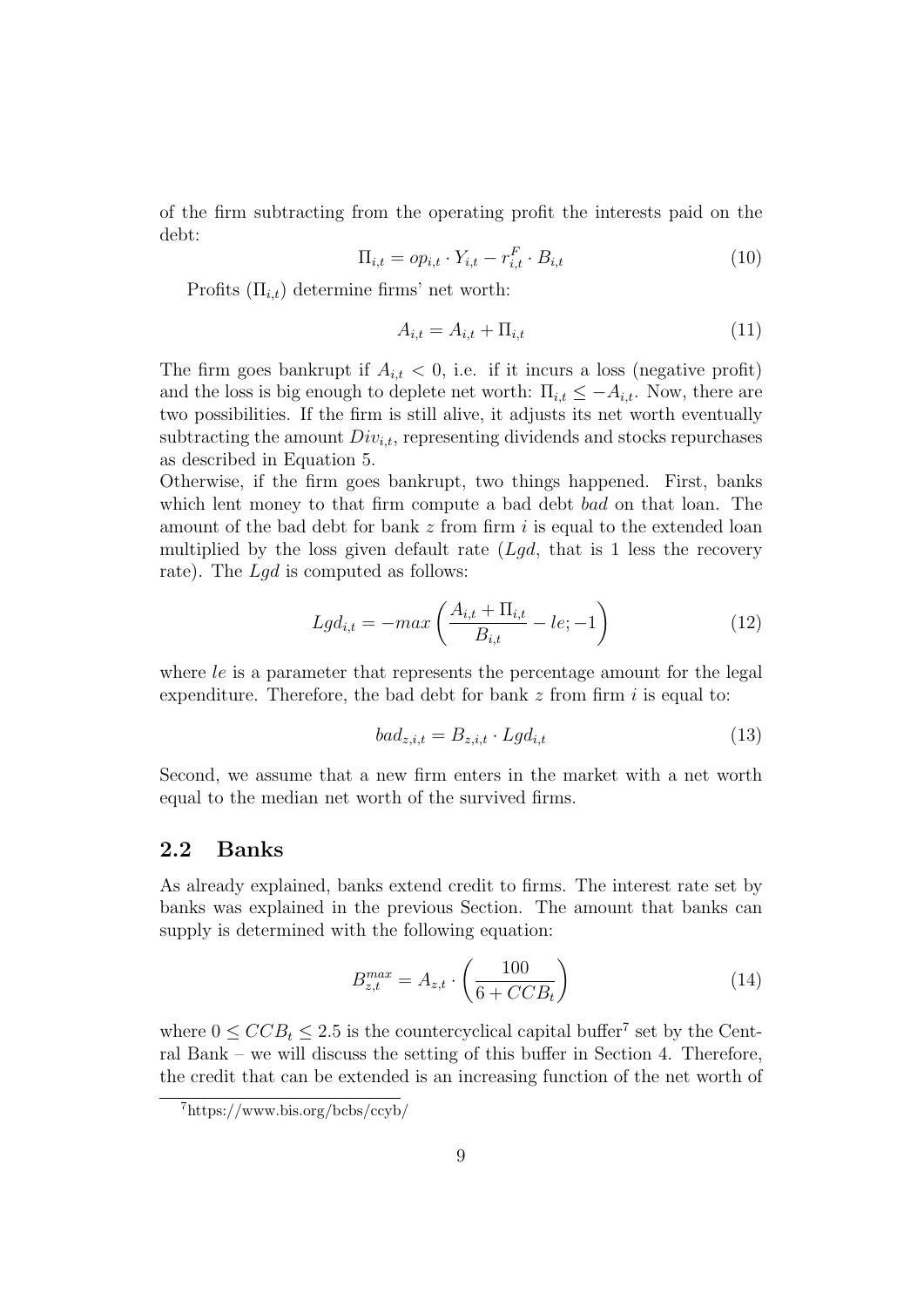the bank. The value 6 is taken by the Basel 3 rule that requires a minimum Tier 1 capital equal to the 6% of the risk weighted assets (we are implicitly assuming that all loans have a risk weight equal to 1, and that our net worth  $A_{z,t}$  corresponds to the Tier 1 capital).

Moreover, banks have a further bound in the maximum exposure to a single counterpart. This is fixed with the following equation:

$$
B_{z,i,t}^{max} = 0.25 \cdot A_{z,t} \tag{15}
$$

indeed, a Basel 3 rule states that a single exposure can not exceed the 25% of the Tier 1 capital<sup>8</sup>.

Banks' net worth  $A_{z,t}$  evolves in the following way:

$$
A_{z,t+1} = A_{z,t} + Pr_{z,t} - Divz, t
$$
\n(16)

where  $Pr_{z,t}$  is bank z profit at time t, and  $Div_{z,t}$  is the amount of dividend paid by the bank to its shareholders. In particular,  $Pr_{z,t}$  is given by:

$$
Pr_{z,t} = \sum r_{i,t}^F \cdot B_{i,t}^{nd} - r_t^D \cdot D_{z,t} - c \cdot A_{z,t} - bad_{z,t}
$$
 (17)

where  $r_{i,t}^F$  is the interest rate paid on the credit  $B_{i,t}^{nd}$  by firm i that has not gone bankrupt,  $r_t^D$  is the interest rate paid by the bank on its deposits  $D_{z,t}$ ,  $c \cdot A_{z,t}$  are the costs paid by the bank determined as a percentage c of the net worth of the bank, and  $bad_{z,t}$  is the sum of the losses due to all non performing loans computed on every defaulted firm that received a credit from bank z (see Equation 13). As already said, we assume  $r_t^D = r_t^{BC}$  and  $D_{z,t} = \sum B_{z,i,t}.$ 

Dividends  $Div_{zt}$  are computed only for banks that obtain positive profits  $(Pr_{z,t} > 0)$ :

$$
Div_{z,t} = Pr_{z,t} \cdot db_{z,t} \tag{18}
$$

where  $db_{z,t}$  is the percentage of non retained profit computed as:

$$
db_{z,t} = 1 - (L_{z,t}^B - 5) \cdot 0.1 \tag{19}
$$

where  $L_{z,t}^B$  is the leverage of the bank computed as  $L^B = \frac{D}{A}$  $\frac{D}{A}$ , with a cap at 1 and a floor at 0. In other words, the percentage of distributed profit is low if the bank has a high leverage, because it needs more net worth in order to be less financially fragile and to be able to extend further credit. In particular, dividends go to zero when  $L_{z,t}^B \geq 15$ , that is near to the maximum possible leverage computed using Equation 14 (assuming a  $CCB_t$  near or equal to

<sup>8</sup>https://www.bis.org/fsi/fsisummaries/largeexpos.htm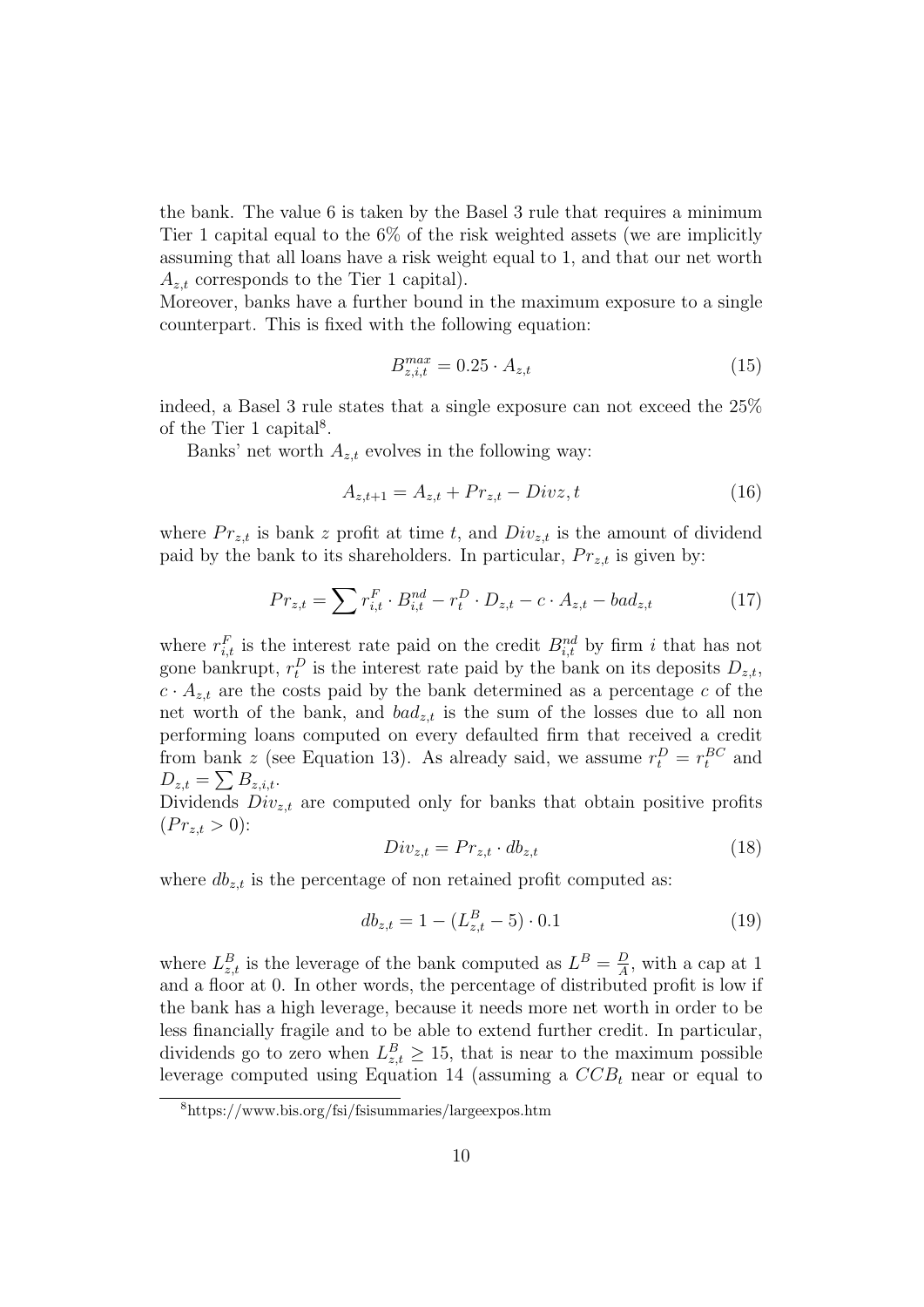zero). Vice versa, the percentage of distributed profits is high when the bank has low leverage (till 100% when the leverage is equal or below 5).

The bank goes bankrupt if  $A_{z,t+1} < 0$ , i.e. if it incurs a loss (negative profit) and the loss is big enough to deplete net worth:  $\Pi_{z,t} \leq -A_{z,t}$ . If some banks go bankrupt, two things happened. First we assume a one to one replacement, with new banks entering in the market with a net worth equal to twice the median net worth of the survived firms. Second, losses are distributed on the banking system or are paid by the Government. In particular, we define the losses  $LossB_t = \sum A_{z,t}^d$ , where  $A_{z,t}^d$  is the (negative) net worth of a defaulted banks. If  $LossB_t > 0.5 \sum A_{z,t}$ , the losses are very large for the banking system (above the 50% of the overall net worth of the banking system) and the Government covers them in order to prevent a systemic crisis. Instead, if  $LossB_t \leq 0.5 \sum A_{z,t}$ ,  $LossB_t$  is proportionally distributed on the net worth of each survived banks. That is:

$$
A_{z,t} = A_{z,t} \cdot \left(1 - LossB_t \cdot \frac{A_{z,t}}{\sum A_{z,t}}\right) \tag{20}
$$

The mechanism to ask to the banking system to cover the losses in order not to lose the trust of depositors in the banking system is applied in various forms. Indeed, in many countries losses are often covered by deposit guaranteed schemes (for instance in the European Union, depositors are guaranteed till the amount of Euro 100,000), or healthy banks are sometimes forced to buy defaulting banks. Even the European Bank Recovery and Resolution Directive (BRRD), that imposes the bail-in tool, provides for the intervention of a Resolution Fund paid by banks<sup>9</sup>.

There could be the presence of banks with a very small positive net worth. In these cases, banks could be too small to satisfy firms' credit requests and could remain without customers. Moreover, in every period their net worth further decrease because, without revenues, profits are surely negative (even if these negative profits, equal to a fraction of the net worth as determined by Equation 17, are not large enough to cause a bankruptcy). In order to avoid the presence of "empty" banks without customers, we imposed that these banks have to merge. In practice, the "empty" bank with the largest net worth sum the net worth of all the "empty" banks and the others are replaced by new banks. If there is only one "empty" bank, it is considered as defaulted and its net worth is distributed proportionally to the survived banks. In practice, the net worth of the "empty" bank is subtracted to  $LossB_t$ .

 $9$ The intervention of a Resolution Fund is up to a maximum of 5% of total liabilities, subordinated to the condition that at least 8% of total liabilities have already been subject to bail-in mechanisms.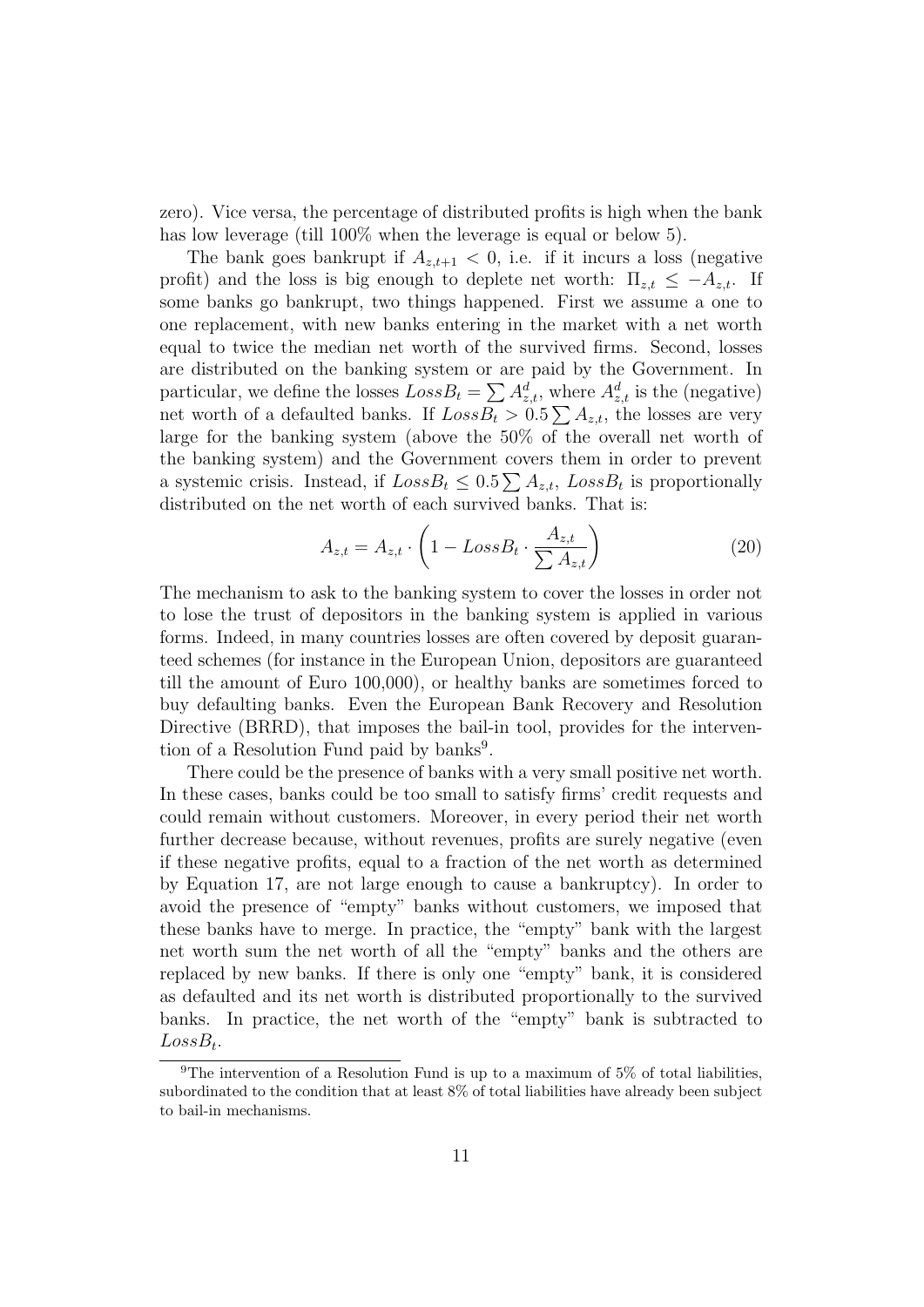In the next subsection, we will describe the credit interaction mechanism between firms and banks.

#### 2.3 Credit market

Firms and banks interact in the credit market. Firms are allowed to borrow from different banks. In the language of graph theory, each firm/bank is represented by a node on the graph and the credit exposures are represented by links. These links are directed (from banks to firms) and weighted (the amount lent), and the network is said "bipartite".

We use a matching mechanism similar to Riccetti et al. (2013b, 2015), even if in this case all banks fix the same interest rate and, therefore, firms can not choose the best counterpart in term of the interest rate. Moreover, in the current model, we provide a spatial location on a line of length one to each firm and bank. In particular, they are evenly spaced (with space  $1/Z$ for banks and  $1/I$  for firms).

The matching mechanism works as follows. At the beginning, a random list of agents in the demand side, namely firms, is set. Then, the first firm in the list observes all banks and chooses the bank that is able to supply the largest amount of credit. In the case that more than one bank supply the same maximum amount, for instance when many banks are able to supply the whole credit amount required by the firm  $B^*$ , the firm chooses the nearest bank. After that, the second firm on the list performs the same activity. The process iterates till the end of the list. Then, a new random list of firms is set and the whole matching mechanism goes on until no further matches are feasible either because firms obtain all the desired credit or because banks cannot extend more credit (or they can lend an amount smaller than the 1% of the credit initially required by the firm: in this case we assume that the firm is not interested in receiving a so small amount) since they have reached their regulatory maximum set by Equations 14 and 15.

The structure of the network of credit relationships evolves endogenously. Indeed, large banks are able to supply large amounts of credit to big firms. As a consequence, their profits go up and their net worth grows, making room for even more partners. This self-reinforcing mechanism gives rise to an endogenous evolution of the credit network that should represent two stylized facts: (i) the distribution of node degree is right-skewed with larger banks characterized by a higher number of links (they are "hubs"); (ii) larger banks supply credit both to large and small enterprises, while small banks supply credit only to (relatively) small and local enterprises.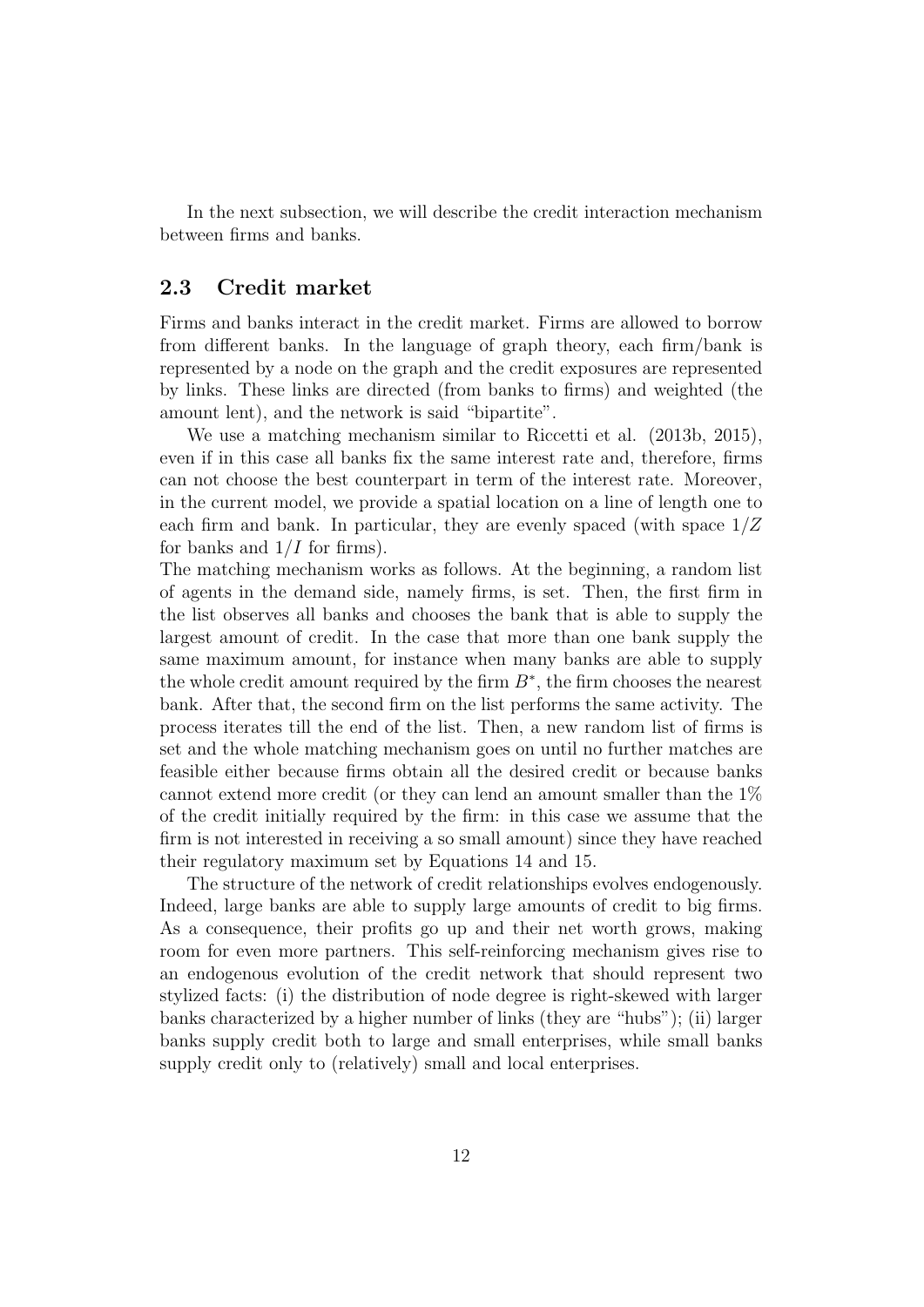# 3 Simulations

We study the model by means of computer simulations. We assume that our economy is composed by 500 firms and 20 banks. Simulations last 500 periods. We discard the first 100 simulation periods in order to get rid of transient dynamics.

At time  $t=1$ , we set the net worth of each firm and bank to 10. We assume that, when a firm goes bankrupt, it is replaced by a new one with net worth equal to the median of surviving firms, while when a bank defaults it is replaced by a new one with net worth equal to the double of the median net worth of surviving firms.

As already explained in Section 2.1, we calibrate the parameters in Equation 9 on German and Japanese data. In particular we set:  $\alpha_0 = 2\%$ ,  $b = 0.9$ ,  $std_{cyc} = 0.5\%$ . Based on these values of the parameters, we reproduce a business cycle similar to that of the two selected countries. Moreover, we validate the calibration on the time series of the manufacturing production, given that our model only considers the manufacturing sector (and, consequently, the credit market between firms and banks, excluding house mortgages and consumer credit). Indeed, in the same analyzed period (from 1961:1 to 2018:3), the manufacturing production follows an  $AR(1)$  with autoregressive parameter equal to 0.33 (p-value largely below  $1\%$ ) in Germany, and an AR(1) with autoregressive parameter equal to 0.52 (p-value largely below  $1\%$  too) in Japan, and our simulation outputs present an AR(1) autoregressive parameter often close to those values (even if in the 50 Monte Carlo replication of the baseline parameter setting, the estimated  $AR(1)$  parameter on our time series ranges from a minimum of 0.09 to a maximum of 0.89).

The other parameters are also set in order to obtain values comparable to actual time series, as aggregate bad debt on total loans (we will call it "bad debt ratio"), mean loss given default rate, and mean firm leverage, according to an ex-post validation procedure<sup>10</sup>. Moreover, the central bank policy rate  $r^{BC}$  (see Equation 7) is fixed at 1%, and the countercyclical capital buffer  $CCB$  (see Equation 14) is set at 1.25, so it is fixed and not "countercyclical" in these simulations. The setting of a truly time varying "countercyclical" buffer,  $CCB_t$ , will be analysed in the policy experiment that we will perform in Section 4.

<sup>&</sup>lt;sup>10</sup>In particular, we fix  $\phi = 3$  (eq.1),  $c = 5\%$  (eq.7 and 17),  $\mu = 1\%$  (eq.7),  $std_{op} = 5\%$ ,  $std_{cyc} = 0.5\%$  (eq.9),  $adj = 10\%$  (eq.2 and 3),  $le = 20\%$  (eq.12).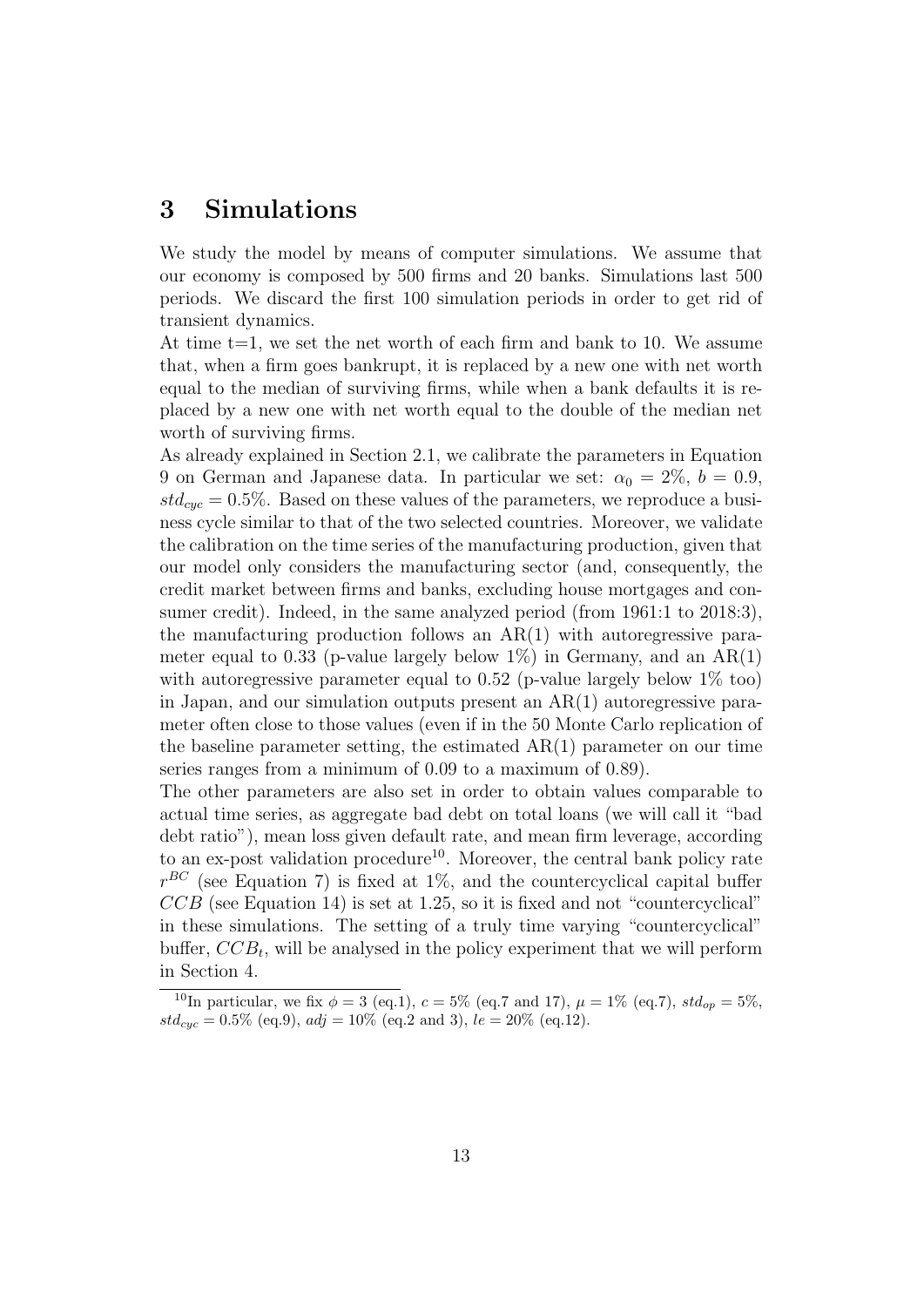#### 3.1 Baseline model results

In this section we report the result of 50 Monte Carlo simulations performed on the baseline setting. We firstly show the output of a single simulation and, then, we show the dynamics of the system through the average crosscorrelation function computed on all the 50 simulations.

Figure 1 exhibits the output of a simulation. The first panel shows the presence of many business cycles, including a large crisis around period 450. During the large crisis, the amount of non-performing loans and the lossgiven default rate largely increase (third panel in the first and in the third line respectively), consequently two banks default (second panel in the third line), and the equity of the banking sector largely decreases (second panel in the second line). Therefore, firms become relatively larger compared to the banking sector (first panel in the second line), and a credit crunch follows (second panel in the first line). Moreover, the high bad debt signals to the banking system the presence of a downturn, then the credit risk premium increases (see Equation 8) and the interest rate grows (first panel in the third line). Some firms are forced to reduce the leverage because of the credit crunch and some firms decide to reduce the leverage due to the high interest rates: in the end, firms reduce the amount of external finance (third panel in the second line). Consequently, firms have to reduce their investments, leading to a lower output, lower profits, and yet again lower investments, in a vicious circle, further reducing the amount of internal funds. All in all, the leverage cycle enlarges the business fluctuations. These mechanisms are at work also in the smaller downturns of the business cycle (see, for instance, the downturns after period 100, or before period 200, or around period 400).

To better observe the dynamics of the economic system, we study the cross-correlation functions among the analyzed variables. Moreover, we compute them on all the 50 simulations in order to have a robust result. As shown in Figure 2, in the growing phase of the business cycle, both firms' leverage and bad debt go down (first and second panel in the third line). We want to stress the fact that the model reproduces an anti-cyclical firm leverage (at time  $t=0$  in the cross-correlation), as often found in the empirical evidence. Therefore, firms enlarge their debts in order to restore the leverage target and to exploit the willingness of the banks to lend money at a low interest rate level (given the low bad debt rate) and in the subsequent periods firms' leverage grows (again first panel in the third line, cross-correlations in the right side of the panel). In other words, while a growing debt is not worrying during the growing phase, due to a growth of the net worth growth even stronger than debt growth (lowering leverage),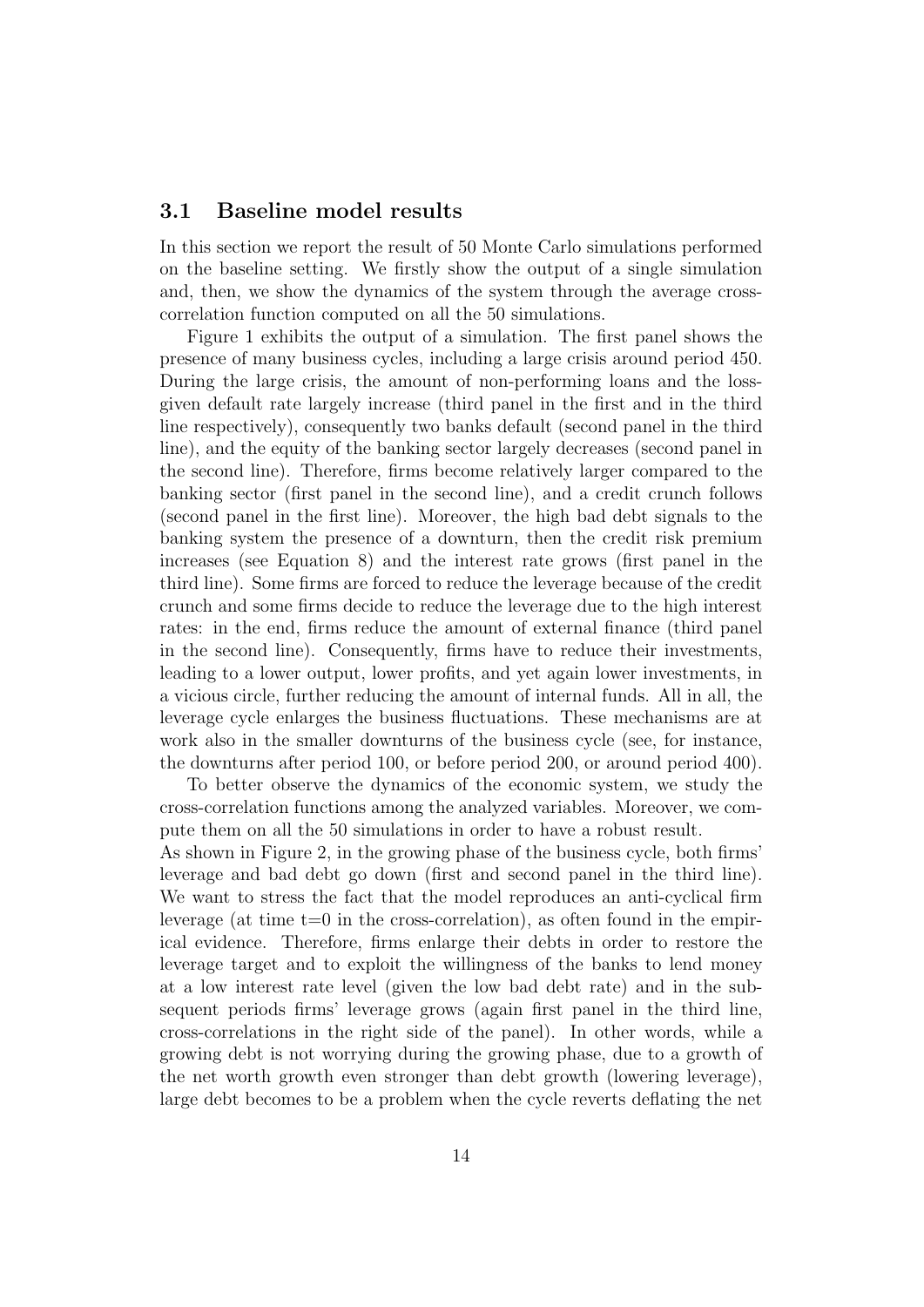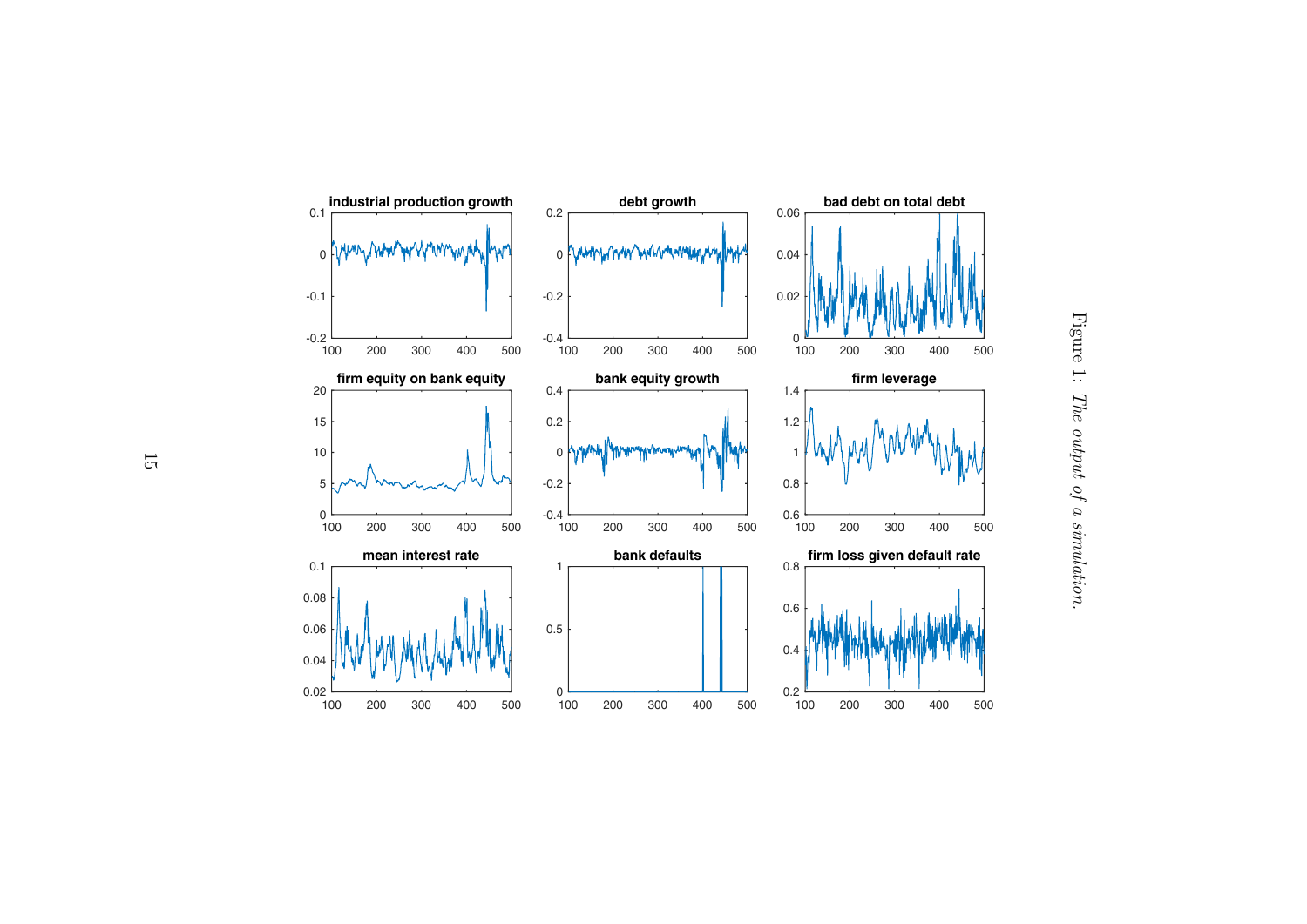worth value and increasing the leverage. In the growing phase, debt increases boosting the production, but after a while this leads to growing instability that reverts the business cycle. Then, a higher leverage is associated with a higher interest rate and a higher bad debt (first panel in second and first line respectively). The latter two variables (mean interest rate and bad debt) are highly positively correlated: a higher interest rate increases firms defaults in that period and in the subsequent ones, and a higher bad debt increases the interest rate in the subsequent periods (second panel in the second line). Because of these vicious circles (positive feedback mechanisms), bad debt is highly autocorrelated (second panel in the first line) and largely correlated to the loss given default rate: in the downturns of the business cycle, the increase of the probability of default of firms is associated with the increase of the loss given default rate (third panel in the second line), as shown by empirical data. The third panel of the first line shows the positive crosscorrelations between bad debt and bank defaults: large credit losses increase the probability of a bank default in the same and in the following periods, while a bank default damages the "real" economy because of the consequent credit crunch, as empirically found in the studies on the financial crises. Last, in our model, bad debt is positively correlated to bank-firm credit network density. This is coarsely the consequence of the mechanisms implemented in the model: when the economy is growing and the banking system is robust, firms usually manage to obtain the required credit by a single bank; instead, in presence of a downturn of the business cycle, banks suffer losses that reduce their capital and prevent them to be able to extend large loans; therefore, some firms have to ask funds to many banks in order to obtain the required credit and the credit network becomes denser. This feature of the model should be verified with empirical data, in order to understand if the firm-bank credit network density is really positively correlated with the bad debt level, or if it is negatively correlated (for instance, because few banks are willing to lend money), or if it is uncorrelated. In our opinion, this feature could be realistic because, during crises, banks could prefer multiple lending in order to increase lending portfolio diversification (or, equivalently, to reduce portfolio concentration risk), and some banks could exploit the good signal obtained by the fact that another bank has already extended credit to the requiring firm evaluating it as financially reliable<sup>11</sup>. Last, simulations

 $11$ Tutino et al. (2017), observing the Italian empirical evidence during the financial and sovereign crises, that is in 2009-2011-2012, show that "while larger intermediaries and commercial banks registered a contraction of the loans to customers, smaller banks, cooperative intermediaries and popular banks continued to perform positively in terms of lending to customers". Given that small banks extend credits of relatively small amount, this feature could confirm our guess.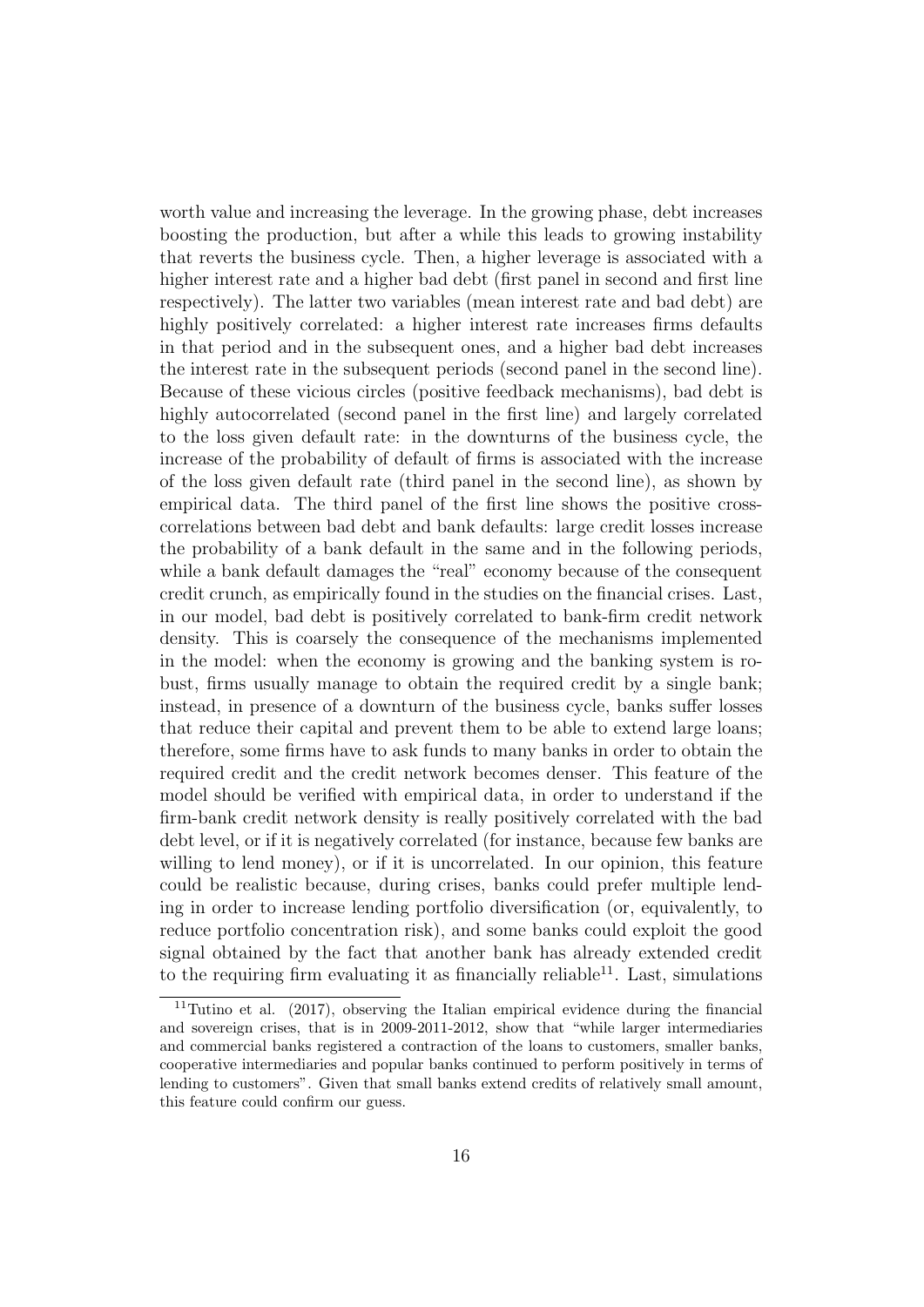show the emergence of a network in which large banks are characterized by a high connection degree, while small banks present a smaller degree with local customers only.

# 4 Countercyclical capital buffer

In this section we simulate the model with a time-varying countercyclical capital buffer. The  $CCB_t$  is set as follows:

$$
CCB_t = max(min((Bgr(t-1) - 0.01) \cdot parCCB + 1.25, 2.5), 0)
$$
 (21)

where  $Bqr(t-1)$  is the average growth rate of the credit extended by banks to firms in the previous five periods. In practice, the countercyclical buffer is set between 0 and 2.5% (as in Basel 3 regulation) and the value is above the 1.25% fixed in the baseline scenario, when the credit growth rate exceeds the 1%, and it is below 1.25% vice versa. We fix the target credit growth rate at 1% in order to keep it near to the average value observed in the 50 baseline simulations. Consequently, the mean value of the CCB is always around 1.25% in all the simulations, in order to make comparable the output of the simulations.

The strength of the deviation from the central value of 1.25% is given by the parameter parCCB. parCCB is set from 2 to 20 with step 2. For each value of the parameter we perform a small Monte Carlo, replicating the simulation 10 times (for an overall amount of 100 simulations).

We study the effect of the CCB and of parameter  $parCCB$  in terms of the two following output variables: the mean industrial production growth rate, and the volatility of the industrial production's growth rate.These statistics are calculated, for each simulation, on the time series from period 101 to the end of the simulation (period 500).

As already said, the mean value of the CCB, computed on the 10 repetitions performed for a given level of  $parCCB$ , is always near 1.25%, ranging from 1.233% to 1.248% (see the row "mean(mean CCB)" in the upper panel of Table 1). However, the standard deviation, the maximum and the minimum values reached by  $CCB_t$  in the various simulations change depending on the value of  $parCCB$ . In particular, the mean standard deviation has almost a linear growth from a very low  $0.037\%$  when  $parCCB = 2$ , to  $0.355\%$ when  $parCCB = 20$ , while the lower bound of 0 and the upper bound of 2.5% are reached if  $parCCB \ge 12$  (we do not report the standard deviation and the maximum of the maximum CCB in Table 1).

Given that the mean  $CCB$  is stable, while its standard deviation grows, the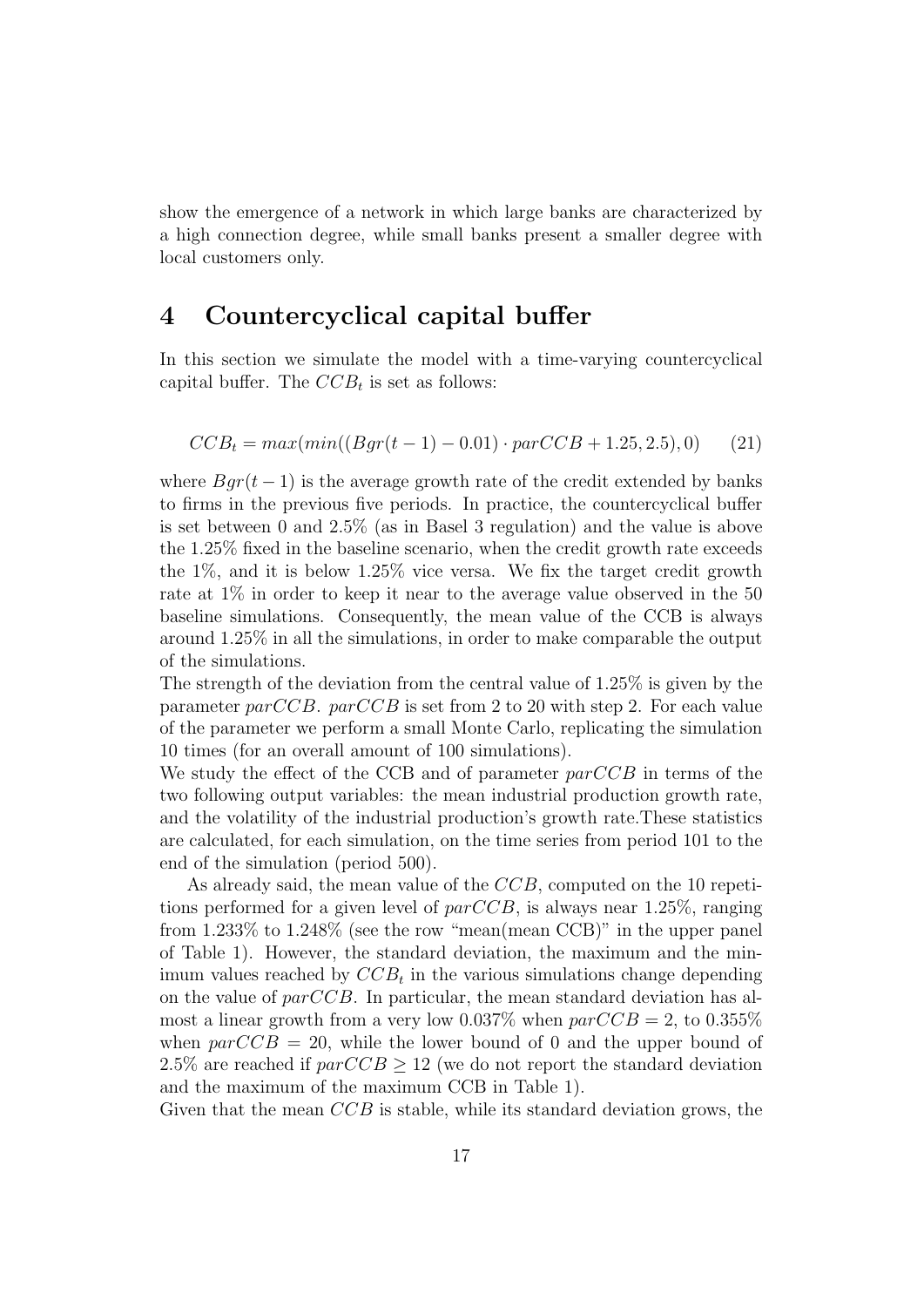

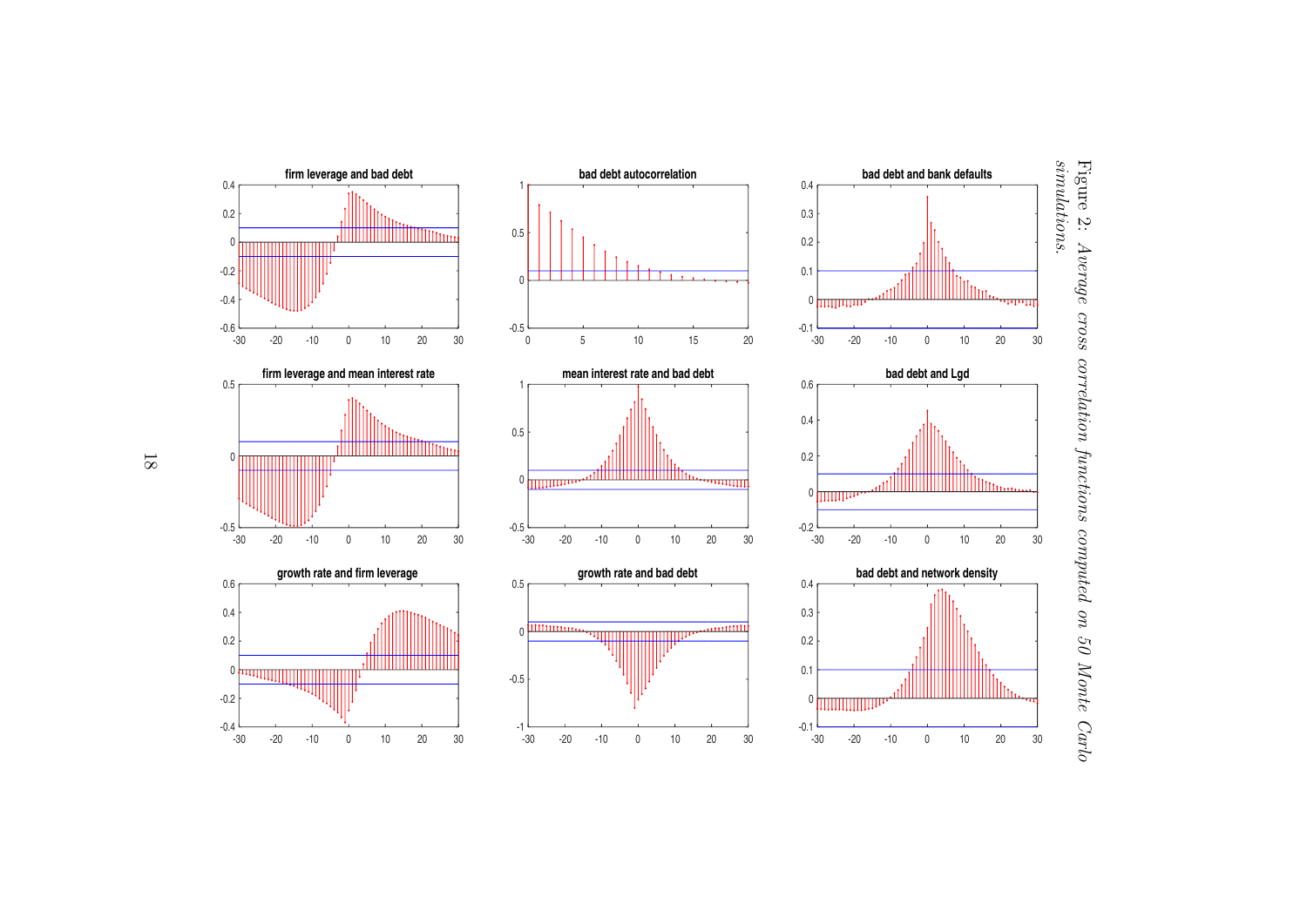Figure 3: Mean standard deviation of the industrial production growth rate in the simulation with the worst mean industrial production growth rate, for different values of parCCB (from 0 to 20).



mean industrial production growth rate computed on the 10 simulations is almost unchanged, while the volatility of the industrial production's growth rate shows a light and not significant tendency to increase when parCCB goes up, as shown in Table 1. Therefore, it seems that the introduction of a countercyclical buffer does not manage to reduce the business cycle fluctuations.

Moreover, we observe that one out of 10 simulations presents a mean industrial production growth rate much lower than the average growth rate observed in the other 9 simulations, that is zero when the others have an average growth rate equal to  $0.95\%$  (and ranging from  $0.74\%$  to  $1.13\%$ ). This simulation also presents a high output volatility. Even focusing on this simulation characterized by many large crises, the countercyclical buffer seems to be useless in reducing the mean standard deviation of the industrial production growth rate when  $parCCB$  is low (below 12) and detrimental when  $parCCB$  is high, as show in Figure 3.

## 4.1 Robustness check with a different business cycle model

We try to understand if the previous findings are robust to a change in the simulated business fluctuations of the economy. Therefore, we repeat the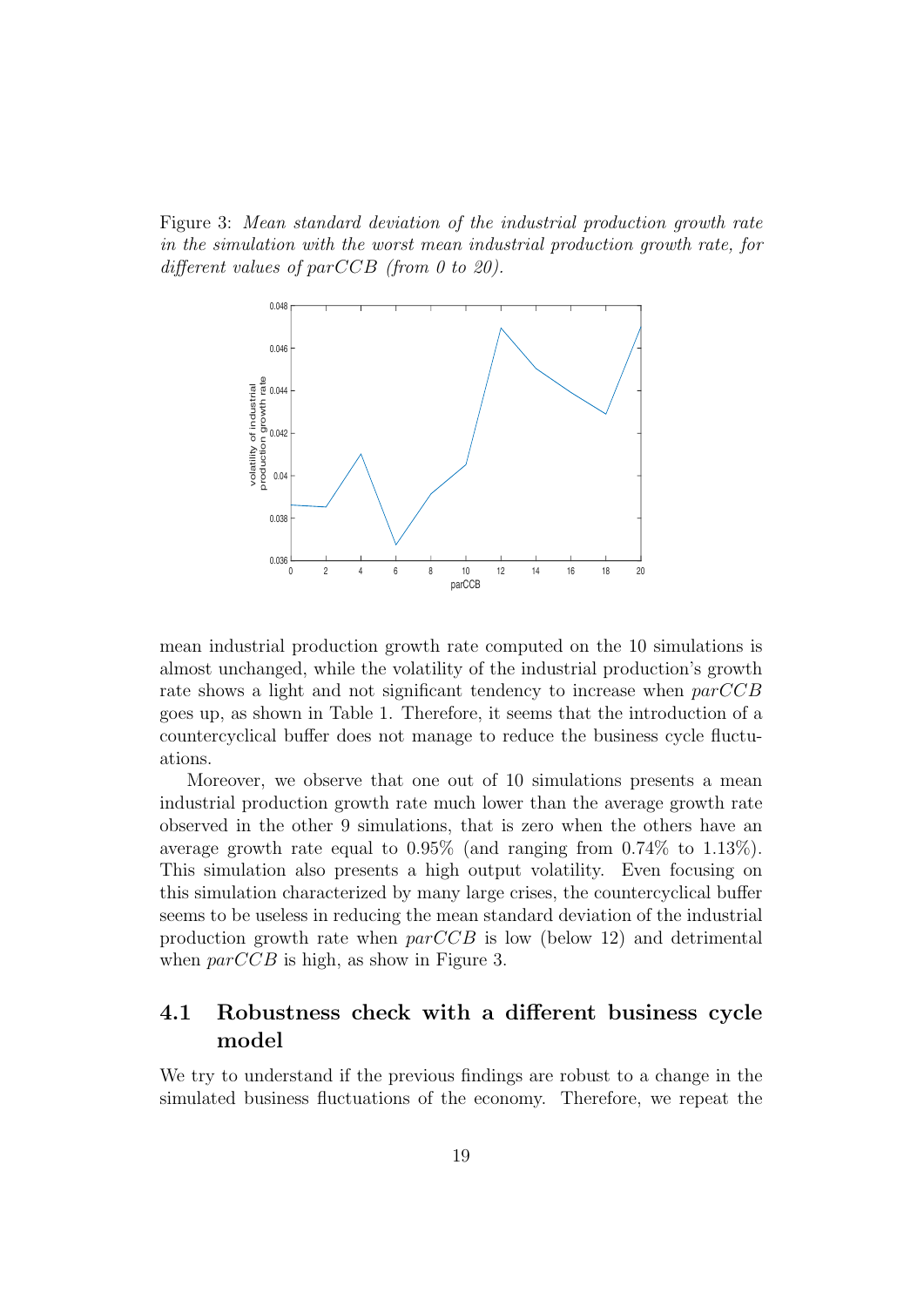Figure 4: Mean standard deviation of the industrial production growth rate in the simulation with the worst mean industrial production growth rate, for different values of parCCB (from 0 to 20), when  $b = 0.8$  (the AR(1) parameter).



analysis modifying the  $AR(1)$  parameter of the Equation 9, that is setting  $b = 0.8$ . This value of the parameter is no more in between the real values estimated for Germany and Japan, but is quite near to the 0.84 found on German data. Therefore, for each value of the parameter  $parCCB$  (from 0, that is a fixed and non "countercyclical" buffer, to 20 with step 2) we perform again a small Monte Carlo, replicating the simulation 10 times (for an overall amount of 100 simulations), and we study the effect in terms of the mean industrial production growth rate, and the standard deviation of the industrial production's growth rate, calculated from period 101 to 500 for each simulation. We find again that the mean industrial production growth rate is the same for all the groups of simulations with different parCCB values. However, in this case, the CCB seems not to be detrimental for the average standard deviation of the industrial production's growth rate and, moreover, to be effective in reducing the standard deviation when it is most needed, that is in the worst simulations. Indeed, as show in Figure 4, we repeat the analysis on the worst simulation setting  $b = 0.8$ : the countercyclical buffer seems to be useful in reducing the mean standard deviation of the industrial production growth rate when  $parCCB$  is low, that is between 4 and 8. Instead, above 12, it is again detrimental.

In order to check if this U shaped performance is fortuitous, we consider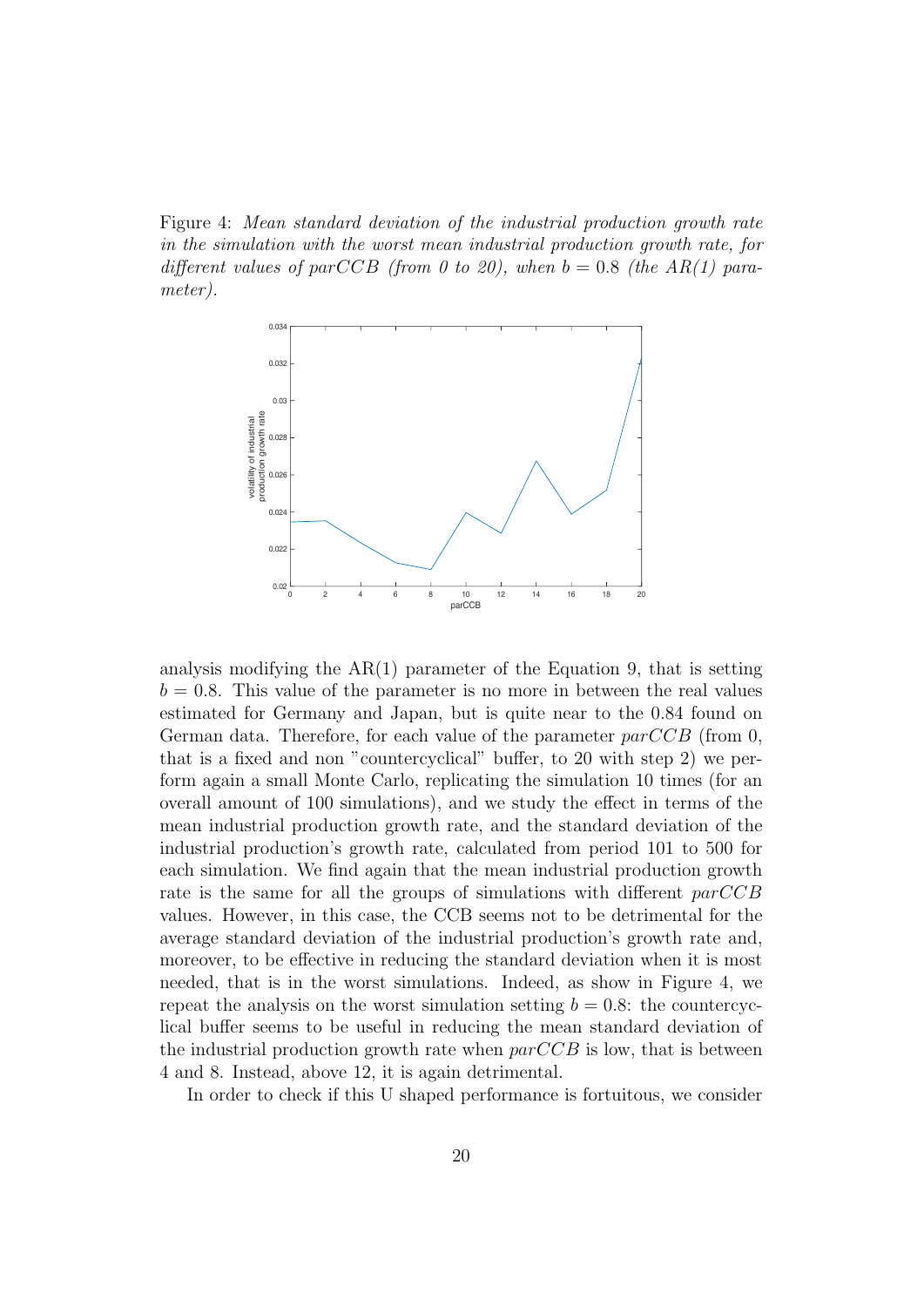the 50 repetitions of the baseline Monte Carlo simulation and we try to find other simulations with a null mean industrial production growth rate. We observe that the selected simulation is the worst and that there aren't other simulations with this low performance. However, there are some simulations between the majority of "normal" simulations and the one with null average industrial production growth rate. We fix a threshold for the mean industrial production growth rate at 0.35% and, consequently, we select two other simulations showing low growth. We repeat the same analysis, that is we observe the mean output volatility when  $parCCB$  ranges from 0 to 20, in the two business cycle settings given by the AR(1) parameter  $b = 0.9$  and  $b = 0.8$ .

One of the two simulations confirms the previous findings: when  $b = 0.9$  the CCB increases the output volatility especially when  $parCCB > 10$ , while when  $b = 0.8$  a U shaped performance emerges. Moreover, in this case the presence of the CCB is always beneficial in reducing output volatility, and the best performance is given by  $parCCB = 8$ .

The other simulation partially confirms the previous findings: when  $b = 0.9$ the presence of the CCB is detrimental because it increases the output volatility especially when  $parCCB$  is relatively high, while when  $b = 0.8$  the standard deviation of the industrial production growth rate goes up and down without a clear pattern.

#### 4.2 A possible explanation of the results

From the experiments performed with  $b = 0.9$ , we can conclude that the countercyclical buffer seems to be useless or even slightly destabilizing, especially when  $parCCB$  is high. In other words, when the adjustment of the CCB is strong, the output volatility tends to increase instead of reducing, as aimed by the use of the CCB. A possible explanation for the fact that the CCB seems to be useless could be that the banking system reaches the maximum leverage ratio rarely. Indeed, considering the 50 baseline simulations in periods 101-500, the regulation never constraints the credit amount in 17 out of 50 simulations, and only in 11 simulations the maximum leverage ratio is reached more than 10 times. Therefore, the presence of a CCB could have a weak influence. The number of times in which the regulation is binding is negatively correlated with the average industrial production growth rate (-  $(0.20)$  and positively correlated with its standard deviation  $(+0.77)$ . However, even when we focus on the relatively "turbulent" simulations, the previous conclusion does not change when the business cycle is driven by an  $AR(1)$ parameter  $b = 0.9$ .

Instead the presence of a CCB seems to be useful when the business cycle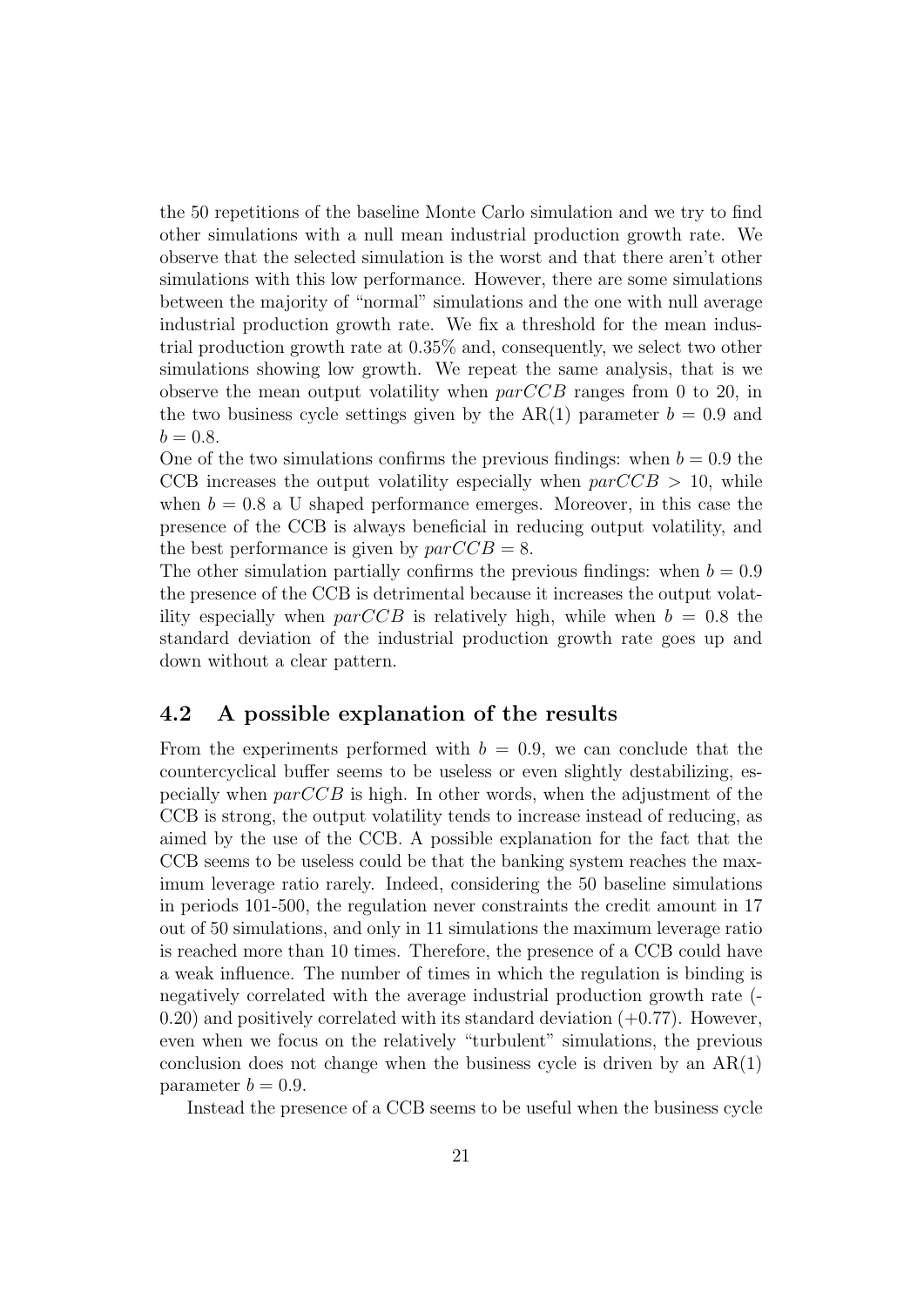Table 1: Countercyclical capital buffer average mean, average maximum and average minimum values, and growth rate average mean and average standard deviation values, computed on <sup>10</sup> simulations changing the business cycle  $AR(1)$  parameter (b=0.9 and b=0.8, in first and second panel respectively), and parameter parCCB from 0 to 20 with step 2.

| $AR(1): b=0.9$            |                |                |                |       |       |       |       |       |       |       |       |
|---------------------------|----------------|----------------|----------------|-------|-------|-------|-------|-------|-------|-------|-------|
| parCCB                    | $\overline{0}$ | $\overline{2}$ | 4              | 6     | 8     | 10    | 12    | 14    | 16    | 18    | 20    |
| mean(mean CCB)            | 1.25           | 1.248          | 1.246          | 1.244 | 1.242 | 1.239 | 1.240 | 1.236 | 1.234 | 1.233 | 1.235 |
| mean(max CCB)             | 1.25           | 1.34           | 1.51           | 1.55  | 1.65  | 1.76  | 1.94  | 1.98  | 2.02  | 2.04  | 2.16  |
| mean(min CCB)             | 1.25           | 1.09           | 0.92           | 0.75  | 0.58  | 0.44  | 0.29  | 0.29  | 0.27  | 0.12  | 0.09  |
| mean(mean growth)         | 0.85           | 0.84           | 0.85           | 0.85  | 0.85  | 0.84  | 0.85  | 0.84  | 0.85  | 0.84  | 0.85  |
| $mean(std\text{ growth})$ | 1.82           | 1.88           | 1.87           | 1.91  | 1.97  | 1.96  | 2.09  | 1.98  | 1.92  | 1.91  | 1.94  |
|                           |                |                |                |       |       |       |       |       |       |       |       |
| $AR(1): b=0.8$            |                |                |                |       |       |       |       |       |       |       |       |
| parCCB                    | $\theta$       | 2              | $\overline{4}$ | 6     | 8     | 10    | 12    | 14    | 16    | 18    | 20    |
| mean(mean CCB)            | 1.25           | 1.249          | 1.248          | 1.247 | 1.247 | 1.246 | 1.245 | 1.244 | 1.244 | 1.242 | 1.242 |
| mean(max CCB)             | 1.25           | 1.31           | 1.39           | 1.43  | 1.51  | 1.55  | 1.62  | 1.68  | 1.73  | 1.78  | 1.84  |
| mean(min CCB)             | 1.25           | 1.16           | 1.06           | 0.98  | 0.88  | 0.81  | 0.72  | 0.59  | 0.52  | 0.47  | 0.36  |
| mean(mean growth)         | 0.94           | 0.94           | 0.94           | 0.94  | 0.94  | 0.94  | 0.94  | 0.94  | 0.94  | 0.94  | 0.94  |
| $mean(std\text{ growth})$ | 1.24           | 1.25           | 1.23           | 1.23  | 1.20  | 1.20  | 1.24  | 1.20  | 1.20  | 1.20  | 1.24  |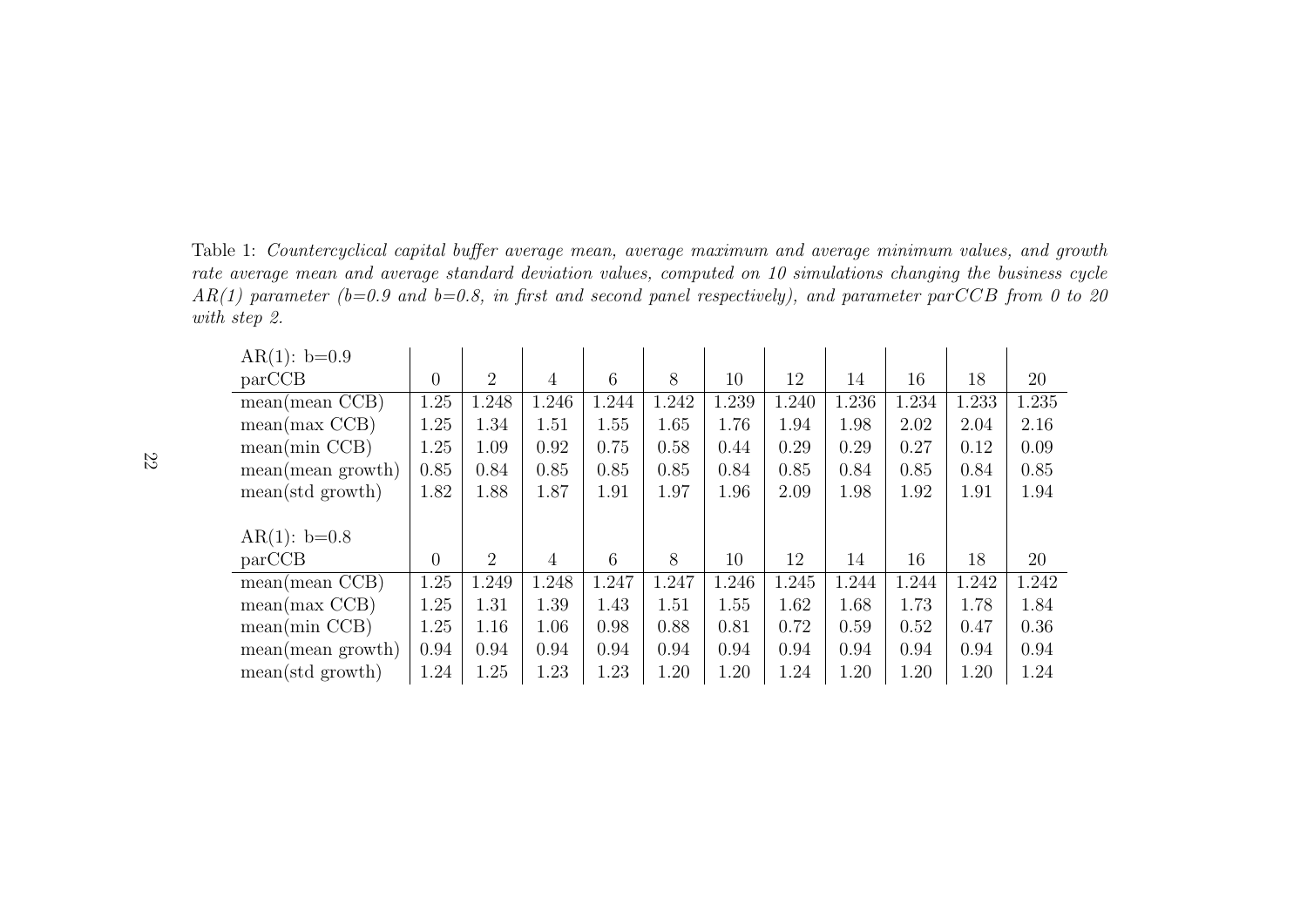is driven by an AR(1) with  $b = 0.8$ . Focusing on the relatively "turbulent" simulations, we also find that the best values for the  $parCCB$  are around the middle of the analyzed range, showing a sort of U shaped relation between parCCB and standard deviation of the industrial production rate of growth. In other words, a CCB that adjusts mildly seems to be useful in stabilizing the output volatility. However, this result is based on few simulations and it should be confirmed by a larger Monte Carlo experiment<sup>12</sup>.

A possible reason of the different performance obtained by the CCB when the parameter of the  $AR(1)$  changes could be that, if the business cycle is quite "sticky"  $(b = 0.9)$ , a credit expansion in a downturn phase could give credit to firms that are not able to survive and, consequently, it enlarges the amount of bad debt (and consequently reduces the banking capital) and all the related crisis mechanisms. Instead, if the business cycle is quite "responsive"  $(b = 0.8)$ , the CCB can foster the economic recovery, also helping banks in recovering losses thanks to the profits obtained with the new loans.

Some words of cautions are needed about these conclusions. Indeed, in the model, the business cycle, that affects the demand of firms, is not affected by the industrial production. Instead, a credit growth for firms should increase the aggregate output and, consequently, the aggregate demand. Therefore, the model should be enriched with a feedback from the aggregate industrial production to GDP and aggregate demand. However, this simplifying assumption is due to the fact that the industrial production is only one of many components of the GDP, therefore it is not trivial to properly assess this feedback. Moreover, the conclusion that a credit expansion (or the prevention of a credit restriction) could not be useful if the "real economy" is still suffering, could be supported by the recent Italian experience. Indeed, as reported by Tutino et al. (2017), small Italian banks does not restrict

<sup>&</sup>lt;sup>12</sup>We replicate the experiment with  $b=0.7$ , that is we perform again 10 Monte Carlo simulations for each value of the parameter  $parCCB$  from 0 to 20 (with step 2). In this case, the economy works better, with a higher mean growth and a lower growth volatility, because it is easy to recover from a crisis. Consequently the presence of the CCB is irrelevant: in 5 out of 11 parCCB cases, including the case of no CCB (parCCB = 0), the average volatility computed on the 10 simulations is 1.04, and in the other 6 cases it is included between 1.02 and 1.03, that is minor but with a difference that is not statistically significant. The CCB is irrelevant probably also because the range of variation is smaller compared to the cases of  $b = 0.8$  and  $b = 0.9$  indeed, even when  $parCCB = 20$ , the average (on the 10 simulations) maximum value of the CCB is 1.78 and the average minimum is 0.56 (quite far from the theoretical maximum and minimum of 2.5 and 0). The fact that the CCB is irrelevant confirms the result found with b=0.8, when the presence of the CCB was on average neither beneficial nor detrimental. However, the fact that now the performance of the economy is better impedes the analysis on the "bad" simulations, given that there are no "bad" simulations.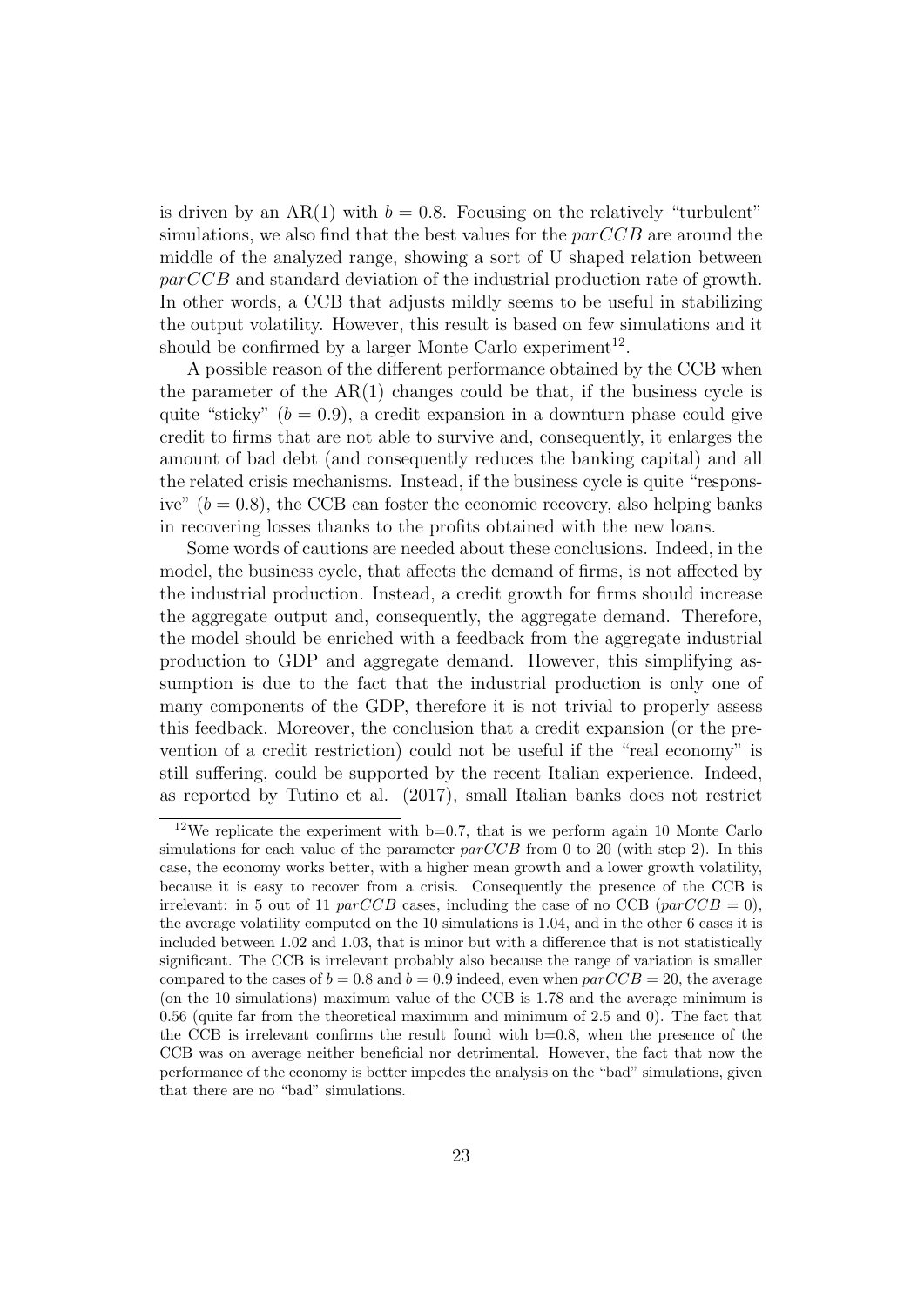credit during financial and sovereign crises, and it causes a large amount of non-performing loans for these banks in the subsequent years, because the Italian economy does not manage to recover from the fall. Consequently, many of these banks were acquired by other banks, many were merged, some were forced to be submitted to the burden sharing (a sort of bail-in) procedure and the whole system was submitted to a regulatory reform from the Italian government, because of a structural lack of capital. The problems of the Italian banking sector in the years after the financial and sovereign crises reinforce the lack of "real" economic recovery, performing the already cited vicious circles. Therefore, as a policy advice, we think that the banking system should be incentivized to enlarge credit extension when there are the seeds of the recovery, that is the business cycle is approaching its lower turning point (the "trough"). However, if the regulator is confident in the banking managers, it can decide to readily use the CCB and leave banks the possibility to extend credit i f they face good firms and have forward-looking expectations of economic recovery, and not to extend credit if they face bad expectations on the future of the "real economy"<sup>13</sup>.

# 5 Conclusions

We presented an agent-based model describing the firm-bank credit market in presence of different business cycle mechanisms, which we exogenously set in order to reproduce various scenarios.

Compared to other models in this literature strand, we improve the mechanism according to which the dividends are distributed, including the possibility of stock repurchase by firms, whose financial structure follows the "dynamic trade-off theory", that is firms have a leverage target. Also, banks change their dividend policy according to their financing needs.

In addition, we locate firms and banks over a space and firms may ask credit to multiple banks, therefore a complex spatial network arises. Indeed, simulations show the emergence of a network in which large banks are characterized by a high connection degree, while small banks present a smaller degree with local customers.

<sup>&</sup>lt;sup>13</sup>In our model, this mechanism is represented by the interest rate that changes following firms' default probability, but it could be further extended including the possible behavior of restricting the amount of lent credit. Moreover, in our model, banks fix the interest rate observing the bad debt ratio of the previous period, that is a backward-looking statistics, while the banks' choice to extend or not credit should be forward-looking. If the choice of the banks to extend credit could be useful for CCB functioning, it could also be the cause of an unsuccessful functioning: banks could be allowed to lend, but they do not want to do it.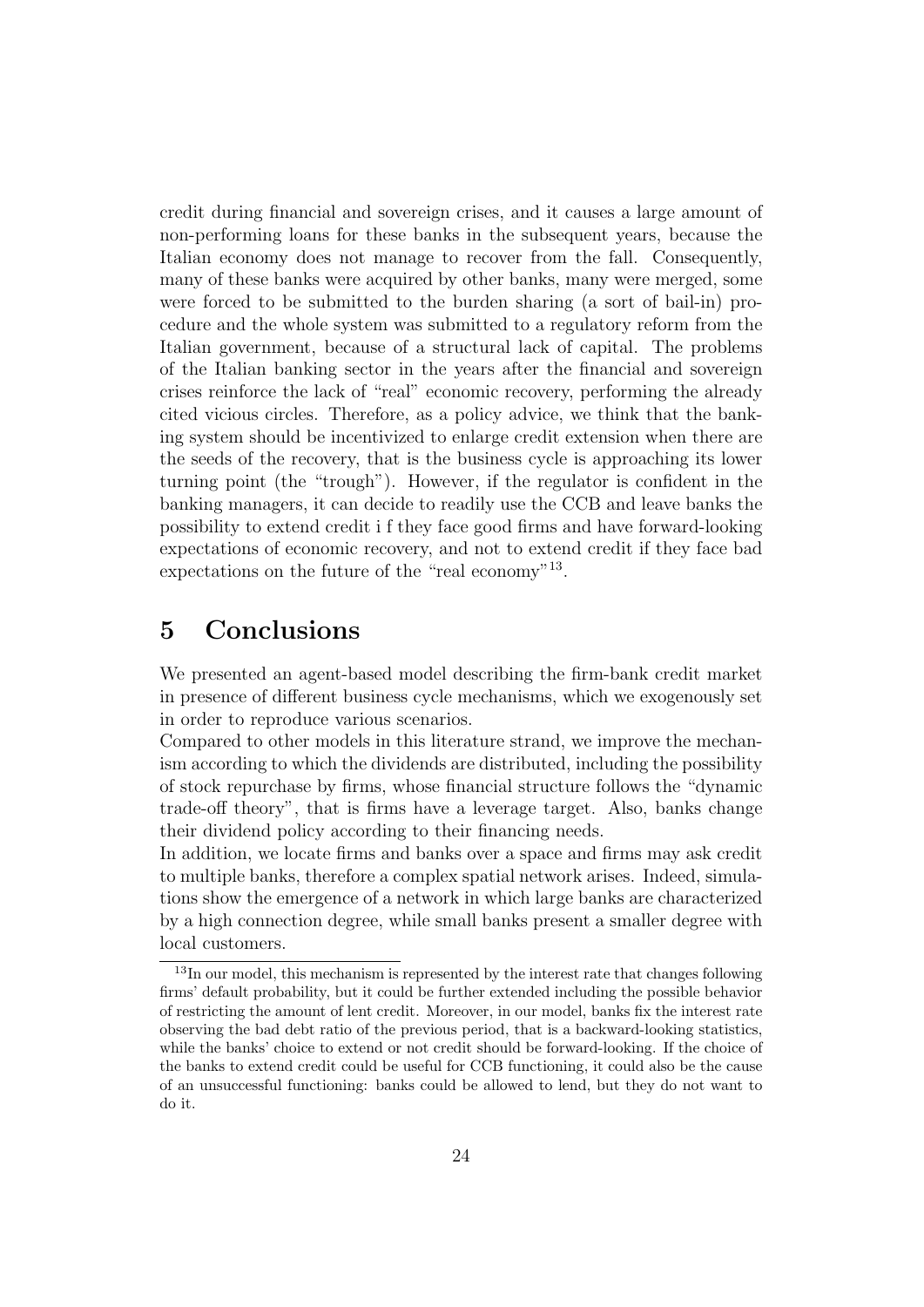The model reproduces a long list of stylized facts and their dynamic evolution as described by the cross-correlations among model variables. For instance, we find: a pro-cyclical loss-given default rate (when the economy is in recession, banks face more firm defaults and the recovery rate in these default procedures is lower), a positive relationship between firms and banks defaults, a cyclical relationship between firms' leverage and interest rate required by banks to firms (when firms' leverage grows then interest rates increase, while when interest rates increase then firms' leverage decreases), a positive relationship between firms' defaults and interest rates, a cyclical relationship between firms' leverage and firms' defaults (when firms' leverage grows then defaults increase, and when defaults increase then credit is constrained and firms' leverage reduces). Moreover, simulations contain sporadic but very large crises of the banking sector.

However, as explained in the previous Section, the model could be further developed, for instance including a feedback from the endogenous aggregate industrial production to GDP and aggregate demand, that are completely exogenous in the current model.

The model allows the analysis of the dynamic evolution of the credit network in different business cycle phases, and gives us the possibility to test the effectiveness of financial regulation rules. Therefore, we decide to observe the effectiveness of the Basel 3 countercyclical capital buffer and we find that it is useless or even slightly destabilizing when the business cycle is quite "sticky" (higher value of the  $AR(1)$  parameter used for the industrial sector operating profit), while it seems to be useful when the business cycle is quite "responsive" (lower value of the  $AR(1)$  parameter). This result has a very important implication for Central Banks (and policy makers in general), because it signals the importance of considering the features of the business cycle when designing financial regulation: the same rule could be useful in a country and dangerous in another (no "one size fits all").

## References

- [1] Bargigli, L., Gallegati, M., Riccetti, L. & Russo, A. (2014). "Network analysis and calibration of the leveraged network-based financial accelerator", Journal of Economic Behavior and Organization, 99(C), 109-125.
- [2] Bargigli, L., Riccetti, L., Russo, A. & Gallegati, M. (2019). "Network calibration and metamodeling of a financial accelerator agent based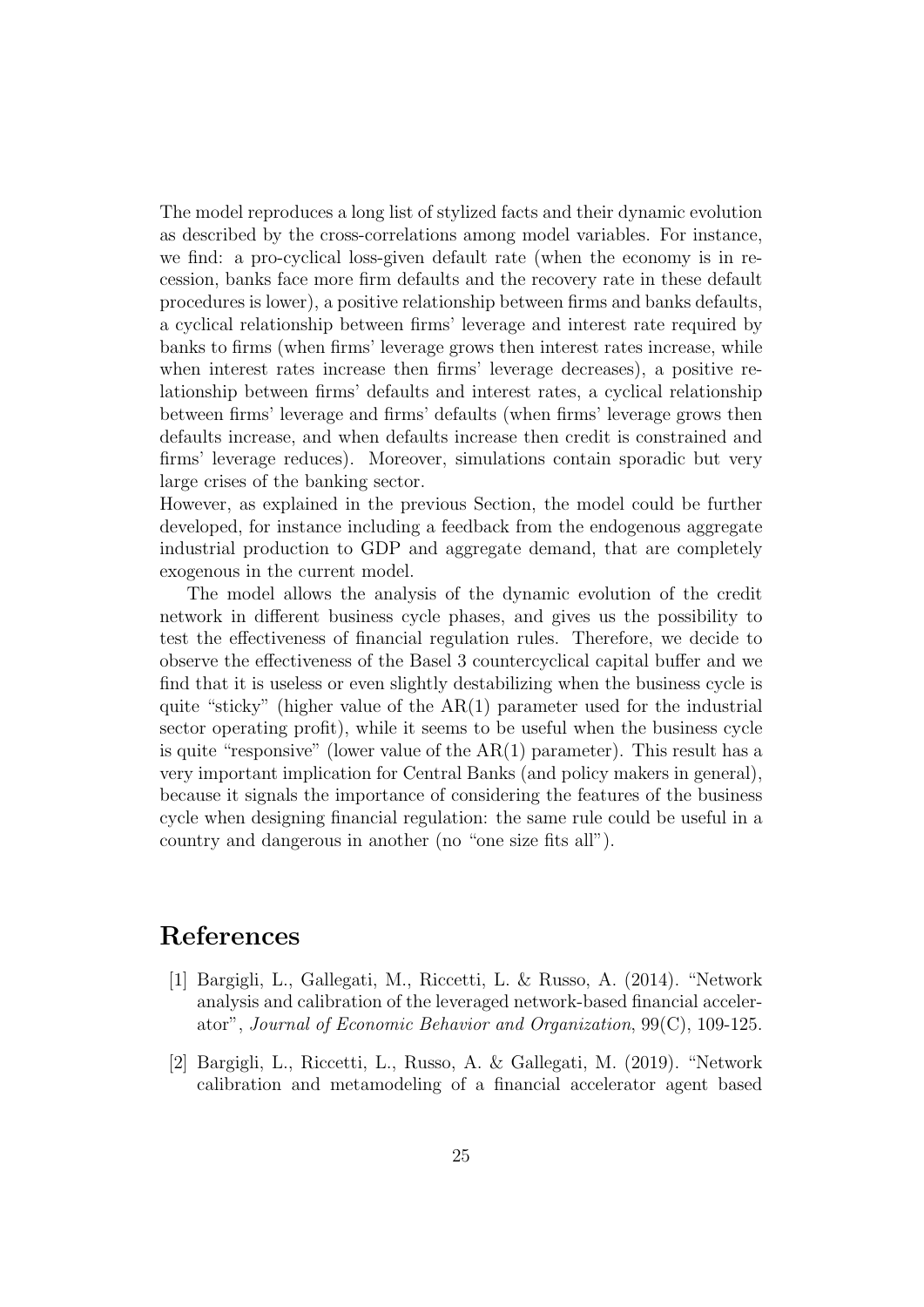model", Journal of Economic Interaction and Cordination, on-line version, https://doi.org/10.1007/s11403-018-0217-8.

- [3] Bernanke, B., & Gertler, M. (1989). "Agency costs, net worth and business fluctuations", American Economic Review, 79, 14-31.
- [4] Bernanke, B., & Gertler, M. (1990). "Financial fragility and economic performance", Quarterly Journal of Economics, 105, 87-114.
- [5] Bernanke, B., & Gertler, M. (1995). "Inside the Black Box: The Credit Channel of Monetary Transmission", Journal of Economic Perspectives, 9(4), 27-48.
- [6] Bernanke, B., Gertler, M., & Gilchrist, S. (1999). "The financial accelerator in a quantitative business cycle framework". In: J. Taylor, & M. Woodford (Eds.), *Handbook of Macroeconomics*, Vol. 1 (pp.1341-1393). Amsterdam: North Holland.
- [7] Caiani, A., Godin, A., Caverzasi, E., Gallegati, M., Kinsella, S. & Stiglitz, J. E., 2016. "Agent based-stock flow consistent macroeconomics: Towards a benchmark model", Journal of Economic Dynamics and Control, 69(C), 375-408.
- [8] Cincotti, S. Raberto, M. & Teglio, A. (2010). "Credit money and macroeconomic instability in the agent-based model and simulator Eurace", Economics - The Open-Access, Open-Assessment E-Journal, 4, 1-32.
- [9] Cincotti S., Raberto M., & Teglio A. (2012), "Macroprudential Policies in an Agent-Based Artificial Economy", Revue de l'OFCE, 0(5): 205- 234.
- [10] Da Silva, M.A., & Lima, G.T. (2017), "Combining Monetary Policy and Financial Regulation: An Agent-Based Modeling Approach", Journal of Economic Interaction and Coordination, first online (https://doi.org/10.1007/s11403-017-0209-0).
- [11] Delli Gatti, D. Gallegati, M., Greenwald, B., Russo, A. & Stiglitz, J. E. (2006). "Business fluctuations in a credit-network economy", Physica A: Statistical Mechanics and its Applications, 370(1), 68-74.
- [12] Delli Gatti, D., Gallegati, M., Greenwald, B., Russo, A., & Stiglitz, J.E. (2010). "The financial accelerator in an evolving credit network", Journal of Economic Dynamics and Control, 34(9), 1627-1650.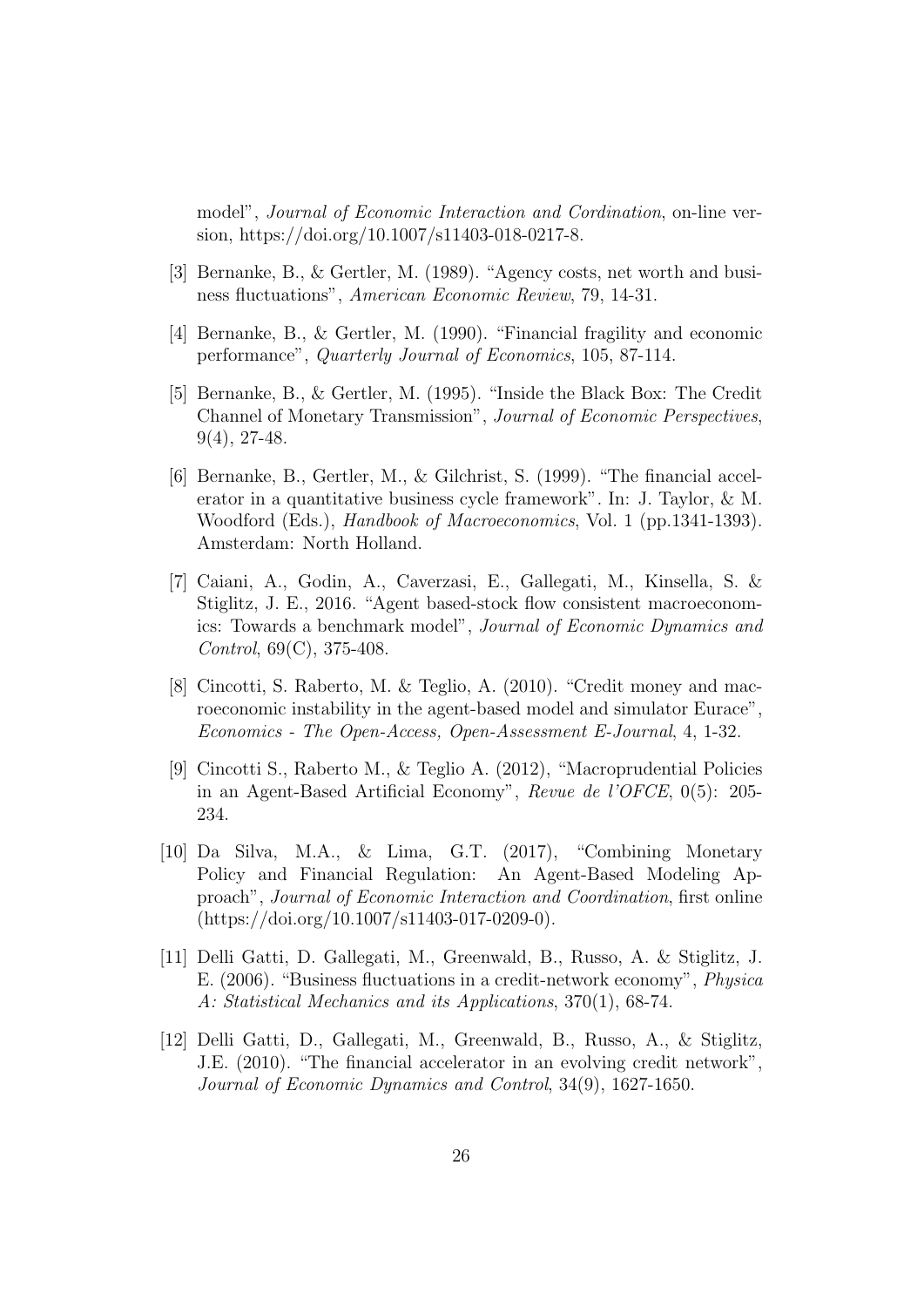- [13] Dosi, G., Fagiolo, G. & Roventini, A. (2010). "Schumpeter meeting Keynes: A policy-friendly model of endogenous growth and business cycles", Journal of Economic Dynamics and Control, 34(9), 1748-1767.
- [14] Flannery, M.J., & Rangan, K.P. (2006). "Partial adjustment toward target capital structures", Journal of Financial Economics, 79(3), 469- 506.
- [15] Frank, M.Z., & Goyal, V.K. (2008). "Tradeoff and Pecking Order Theories of Debt", In: Espen Eckbo (Eds.), The Handbook of Empirical Corporate Finance (Vol. 2, Chap. 12, pp. 135-202). Amsterdam: Elsevier.
- [16] Frank, M.Z., & Goyal, V.K. (2015). "The Profits-Leverage Puzzle Revisited", Review of Finance, 19(4), 1415-1453.
- [17] Greenwald, B., & Stiglitz, J.E. (1993). "Financial market imperfections and business cycles", Quarterly Journal of Economics, 108, 77-114.
- [18] Krug S., Lengnick M., & Wohltmann H.W. (2014), "The impact of Basel III on financial (in)stability - an agent-based credit network approach", Quantitative Finance, doi: 10.1080/14697688.2014.999701
- [19] Neuberger D., & Rissi R. (2012), "Macroprudential banking regulation: Does one size fit all?", Thuenen-Series of Applied Economic Theory, University of Rostock, Institute of Economics.
- [20] Popoyan, L., Napoletano, M., & Roventini, A. (2013). "Taming macroeconomic instability: Monetary and macro-prudential policy interactions in an agent-based model", Journal of Economic Behavior  $\mathcal C$  Organization, 134, pp. 117-114.
- [21] Riccetti, L., Russo, A., & Gallegati, M. (2013). "Leveraged Network-Based Financial Accelerator", Journal of Economic Dynamics and Control, 37(8), pp. 1626-1640.
- [22] Riccetti, L., Russo, A., & Gallegati, M. (2013b). "Unemployment Benefits and Financial Factors in an Agent Based Macroeconomic Model ", Economics: The Open-Access, Open-Assessment E-Journal, 7, 2013-42.
- [23] Riccetti, L., Russo, A., & Gallegati, M. (2015). "An Agent-Based Decentralized Matching Macroeconomic Model", Journal of Economic Interaction and Coordination, 10(2), pp. 305-332.